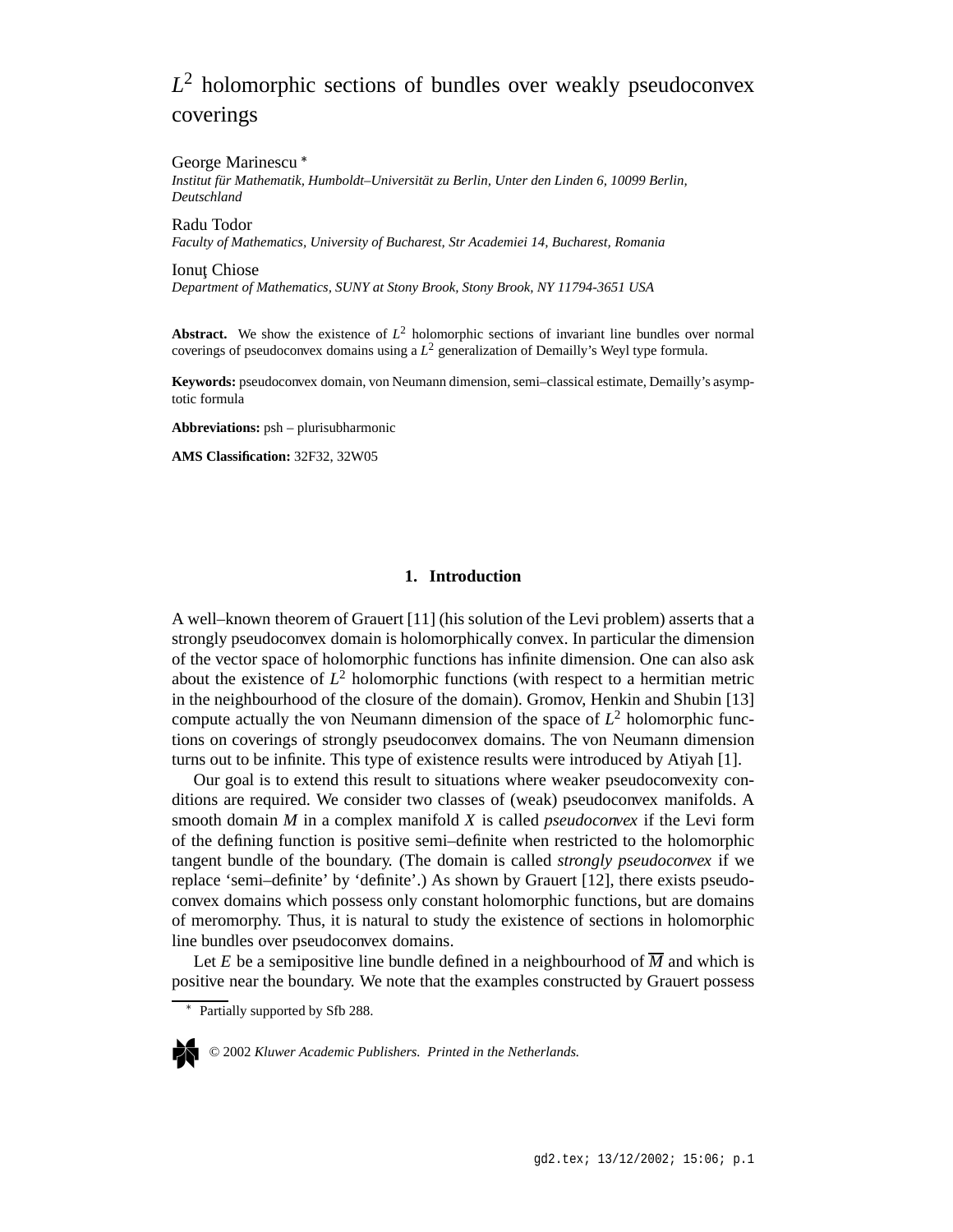such line bundles. Then we show that the dimension of the space of holomorphic  $L^2$ sections with values in the *k*-th tensor powers  $E^k$ , for large *k*, grows faster than a polynomial in  $k^n$  with leading coefficient the integral over *M* of the curvature  $\left(\frac{1}{2\pi}c\right)$  $\frac{i}{2\pi}$ **c** $(E))^n$ , where  $n = \dim M$ . If *E* is positive everywhere this is the volume of the domain in the metric given by the curvature of the bundle. Moreover, the same estimate holds if we replace the domain with one of its Galois coverings and the usual dimension with the von Neumann dimension. This yields the generalization of the theorem of Gromov–Henkin–Shubin alluded to before.

The above mentioned results are consequences of Theorem 3.8. We also find there an upper bound for the von Neumann dimension of the  $L^2$  reduced cohomology groups of type  $(0, q)$ ,  $q \ge 1$ , with values in  $E^k$ , with *k* very large.

We consider further the following class of manifolds. A manifold *X* is called *weakly* 1*–complete* if admits a smooth psh exhaustion function ϕ (see [20]). The sublevel sets  $X_c = \{ \varphi < c \}$  for regular values *c* of  $\varphi$  are pseudoconvex domains. For such domains let us consider a semipositive line bundle which is positive near the boundary. Then the dimension of the space of holomorphic  $L^2$  sections with values in the high tensor powers  $E^k$  grows faster than *any* polynomial in  $k^n$ ,  $n = \dim M$ . The existence of an exhaustion function permits us to endow the manifold a complete metric of infinite volume and apply the previous estimate for sublevel sets larger than *Mc*. Moreover, the estimate holds also for the von Neumann dimension of the space of  $L^2$  sections over a normal covering.

Let us note that the estimates for the dimension of the *L* <sup>2</sup> holomorphic sections for pseudoconvex coverings are new, even in the case of relatively compact pseudoconvex domains. Due to the weak positivity conditions (weak pseudoconvexity and semipositivity), we cannot solve directly the  $∂$ –equation in order to get holomorphic sections. We argue indirectly, by using the asymptotic Morse inequalities introduced by Siu [22] and Demailly [7] for compact manifolds (see also Berndtsson [3]; for the non–compact case, Nadel–Tsuji [18], Bouche [4], and [17]).

In [26] we gave a generalization of the asymptotic Morse inequalities for coverings of complete hermitian manifolds. Here we work with incomplete metrics (and therefore with the laplacian with ∂–Neumann boundary conditions), since we cannot apply [26] to obtain the main result of the present paper (see the remarks at the end of Section 3). However, one of the principal ingredients of the proof is taken from [26]. It is the generalization to the covering case of Demailly's Weyl type formula for the counting function of the Dirichlet laplacian  $\Delta_k''$  acting on high tensor powers  $E^k$ .

The plan of the paper is as follows. In Section 2 we remind the necessary background and results from [26]. In Section 3 we use the Bochner–Kodaira formula in the form given by Andreotti–Vesentini [2] and Griffiths [10] to reduce the study of the laplacian with ∂–Neumann boundary conditions on ∂*M* to the study of the Dirichlet laplacian on a smaller and invariant domain. In Section 4 we apply our main result (Theorem 3.8) to the case of weakly 1–complete manifolds and strongly pseudoconvex domains.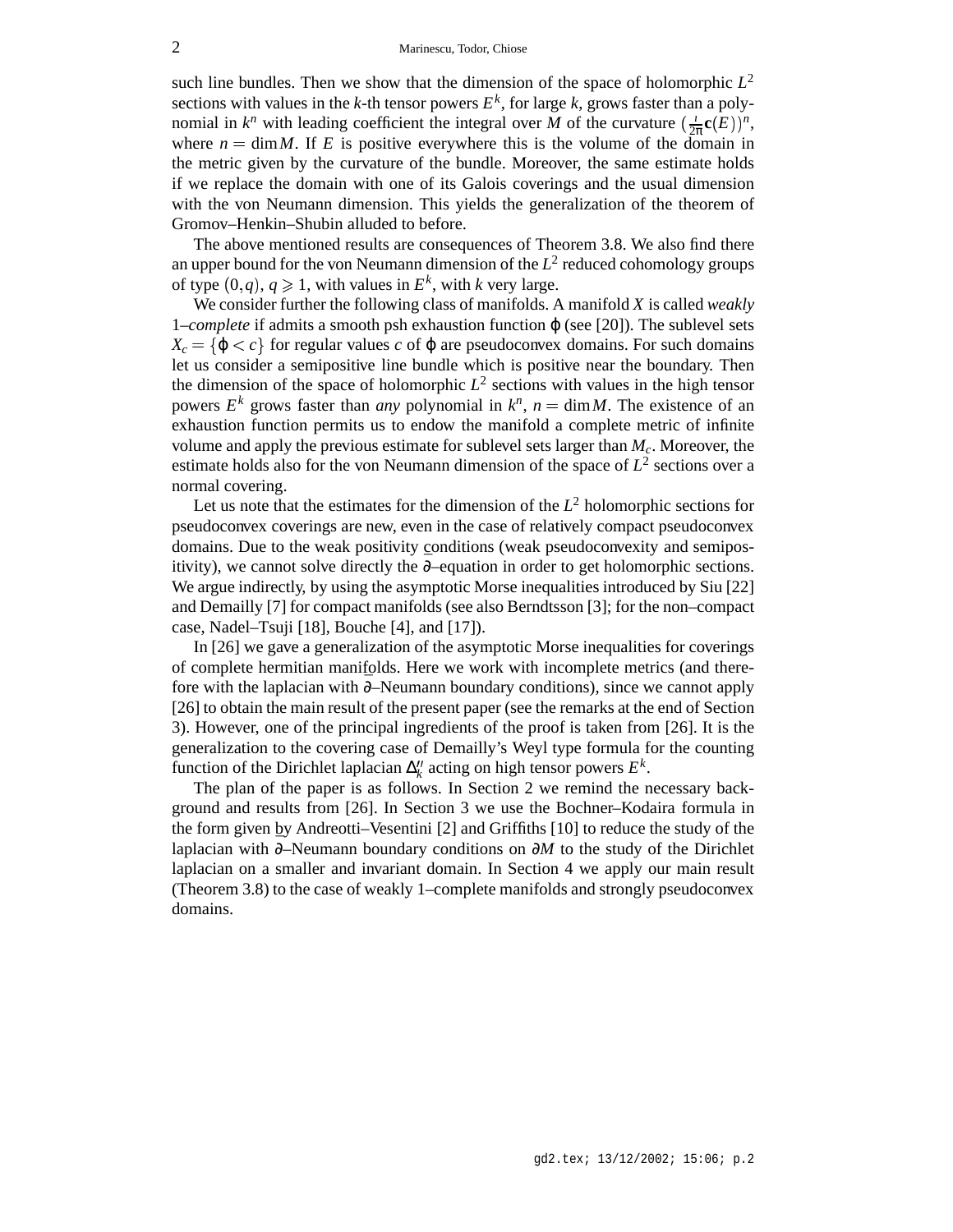### **2. Estimates of the spectrum distribution function**

One of the main ingredients in Demailly's proof of the asymptotic Morse inequalities is a Weyl type formula for the counting function of the laplacian  $\Delta_k''$  acting on  $E^k$ . On the other hand, Shubin gave in [23] a proof of the  $L^2$  Morse inequalities for covering manifolds in the spirit of Witten's paper [27]. Our proof uses the technique of [23] to generalize Demailly's formula for the Dirichlet laplacian on a covering manifold.

Let *M* be a complex analytic manifold of complex dimension *n* on which a discrete group  $\Gamma$  acts freely and properly discontinuously. Let  $\widetilde{M} = M/\Gamma$  and let  $\pi : M \longrightarrow \widetilde{M}$ be the canonical projection. We assume  $M$  is paracompact so that  $\Gamma$  will be countable. Suppose we are given a holomorphic vector bundle  $\tilde{G}$  on  $\tilde{M}$  and take its pull-back  $G =$ π *G* , which is a Γ–invariant bundle on *M*. We also fix Γ–invariant hermitian metrics on *M* and on *F*.

We consider a relatively compact open set  $\widetilde{\Omega} \in \widetilde{M}$  with smooth boundary and its preimage  $\Omega = \pi^{-1} \tilde{\Omega}$ ; Γ acts on  $\tilde{\Omega}$  and  $\Omega/\Gamma = \tilde{\Omega}$ . In general we will decorate by tildes the objects living on the quotient. Let *U* be a fundamental domain of the action of  $\Gamma$  on Ω. This means that (see e.g. [1]): a) Ω is covered by the translations of *U*, b) different translations of *U* have empty intersection and c)  $\overline{U} \setminus U$  has zero measure (since  $\partial\Omega$  is smooth). Since  $\Omega$  is relatively compact *U* has the same property.

Let us define the space of square integrable sections  $L^2(\Omega, G)$  with respect to a Γ–invariant metric on *M* (and its volume form) and a Γ–invariant metric on *G*. Then  $L^2(U, G)$  is constructed with respect to the same metrics. There is a unitary action of Γ on  $L^2(\Omega, G)$ . In fact it is easy to see that  $L^2(\Omega, G) \cong L^2\Gamma \otimes L^2(U, G) \cong L^2\Gamma \otimes L^2(\widetilde{\Omega}, G)$ . We have a unitary action of  $\Gamma$  on  $L^2\Gamma$  by left translations:  $\gamma \mapsto l_\gamma$  where  $l_\gamma f(x) =$ *f*( $\gamma^{-1}x$ ) for  $x \in \Gamma$ ,  $f \in L^2\Gamma$ . It induces an action on  $L^2(\Omega, G)$  by  $\gamma \mapsto L_\gamma = L_\gamma \otimes$ Id. Finally we denote by  $C_c(\cdot, \cdot)$ . . the various spaces of smooth compactly supported sections.

Let us consider a formally self-adjoint, strongly elliptic, positive differential operator *P* on *M* acting on sections of *G* . Denote by *P* the Γ–invariant differential operator which is its pull-back to *M*. From *P* we construct the following operators: the Friedrichs extension in  $L^2(\Omega, G)$  of  $P|_{C_c(\Omega, G)}$  and the Friedrichs extension in  $L^2(U, G)$ of  $P|_{C_c(U,G)}$ . From now on we denote these extensions by *P* and *P*<sub>0</sub>. They are closed self-adjoint positive operators and coincide with the Dirichlet laplacians on Ω and *U*.

It is known that *P* is also  $\Gamma$ -invariant i.e. it commutes with all  $L_{\gamma}$ . This amounts to saying that  $\mathbf{E}_{\lambda}(P)$  commutes with  $L_{\gamma}$ ,  $\gamma \in \Gamma$ , where  $(\mathbf{E}_{\lambda}(P))_{\lambda}$  is the spectral family of *P*. On the other hand the Rellich lemma tells that  $P_0$  has compact resolvent and hence discrete spectrum.

**Definition 2.1.** For any Hilbert space  $H$  we call the Hilbert space  $L^2\Gamma \otimes H$  a free Hilbert Γ–module. Γ–invariant closed spaces of free Hilbert Γ–modules are called Γ– modules.

Since  $\mathbf{E}_{\lambda}$  is  $\Gamma$ –invariant its image  $\text{Ran}\mathbf{E}_{\lambda}$  is a  $\Gamma$ –module of the free Hilbert  $\Gamma$ – module  $L^2\Gamma \otimes L^2(U,G) \cong L^2(\Omega,G)$ . The action of Γ is defined as above by  $\gamma \longmapsto L_\gamma =$  $l_{\gamma} \otimes$  Id.

For Γ–modules one can associate a positive, possibly infinite real number, called von Neumann or Γ–dimension, denoted dim<sub>Γ</sub>. For notions involving the Γ–dimension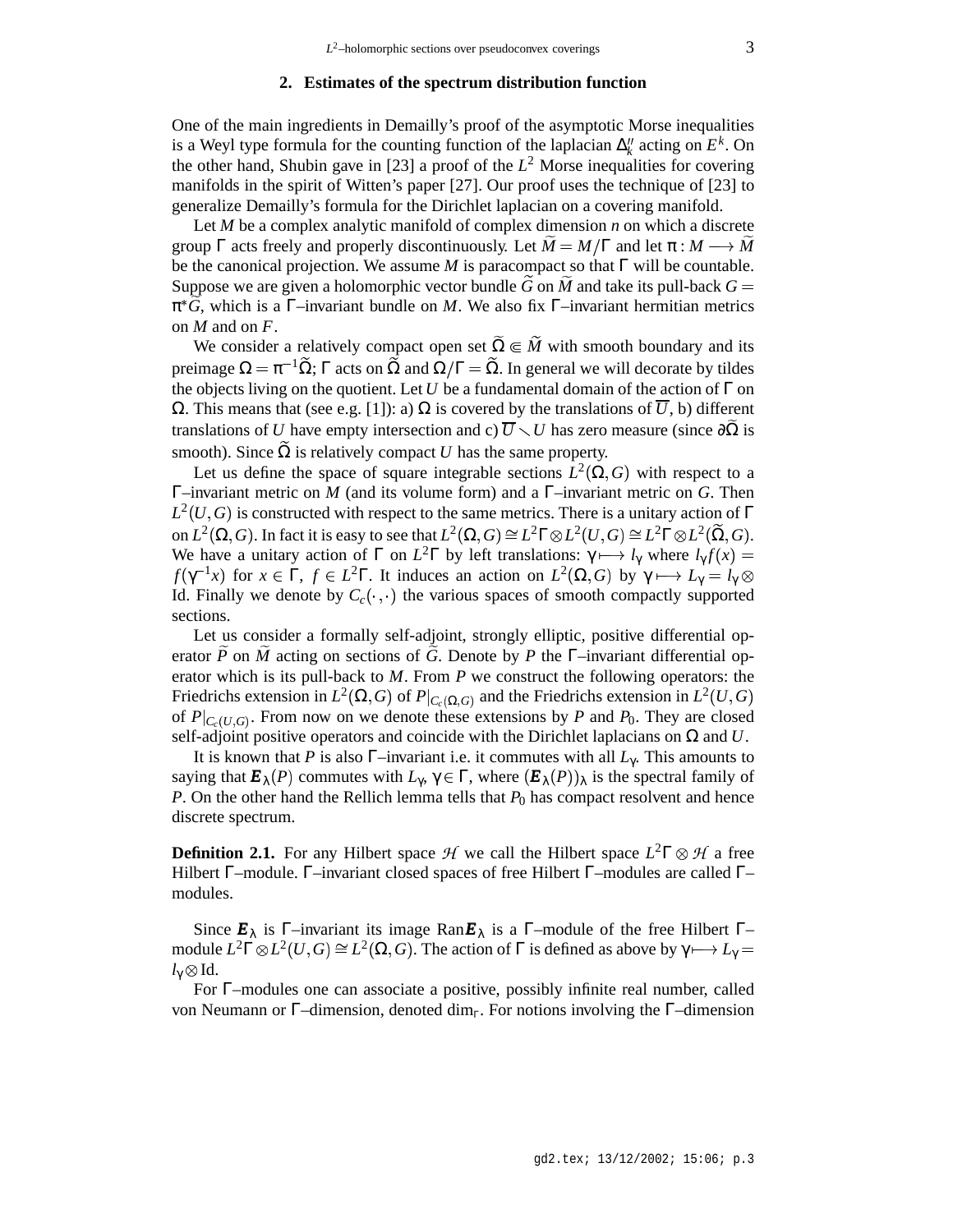and linear algebra for Γ–modules we refer the reader to [1], [23] and [16, pp. 75–80] (in the latter proofs from scratch are given).

Let us denote by  $A<sub>F</sub>$  the von Neumann algebra which consists of bounded linear operators in  $L^2\Gamma \otimes \mathcal{H}$  which commute to the action of  $\Gamma$ . To describe  $\mathcal{A}_{\Gamma}$  let us consider the von Neumann  $\mathcal{R}_{\Gamma}$  algebra of bounded operators on  $L^2\Gamma$  which commute with all  $L_{\gamma}$ . It is generated by right translations. If we consider the orthonormal basis  $(\delta_\gamma)_\gamma$  in  $L^2\Gamma$ where  $\delta_{\gamma}$  is the Dirac delta function at  $\gamma$ , then the matrix of any operator  $A \in \mathcal{R}_{\Gamma}$  has the property that all its diagonal elements are equal. Therefore we define a natural trace on  $\mathcal{R}_{\Gamma}$  as the diagonal element, that is, tr<sub>Γ</sub> $A = (A\delta_e, \delta_e)$  where *e* is the identity element.  $\mathcal{A}_{\Gamma}$ is the tensor product of  $\mathcal{R}_{\Gamma}$  and the algebra  $\mathcal{B}(\mathcal{H})$  of all bounded operators on  $\mathcal{H}.$  If Tr is the usual trace on  $\mathcal{B}(\mathcal{H})$  then we have a trace on  $\mathcal{A}_{\Gamma}$  by  $Tr_{\Gamma} = tr_{\Gamma} \otimes Tr$ .

**Definition 2.2.** For any Γ–module, the projection  $P_L \in \mathcal{A}_\Gamma$  and we define dim<sub>Γ</sub> $L =$  $\text{Tr}_{\Gamma}P_{L}$ .

We also introduce the notion of  $\Gamma$ –morphisms. If  $L_1$ ,  $L_2$  are two  $\Gamma$ –modules then a bounded linear operator  $T: L_1 \longrightarrow L_2$  is called a  $\Gamma$ -morphism if it commutes with the action of  $\Gamma$ . As for the usual dimension the following statements are true (see [16, pp. 75–80]). If *T* is injective,  $\dim_{\Gamma} L_1 \leqslant \dim_{\Gamma} L_2$ , and if *T* has dense image,  $\dim_{\Gamma} L_1 \geqslant$  $\dim_{\Gamma} L_2$ . We denote by  $\text{rank}_{\Gamma} T = \dim_{\Gamma} [\text{Ran}(T)]$  where  $[V]$  stands for the closure of a vector space *V*.

We denote in the sequel  $N_{\Gamma}(\lambda, P) = \dim_{\Gamma} \text{Ran} E_{\lambda}(P)$ . Similary we consider the spectral distribution (counting) function  $N(\lambda, P_0) = \dim \text{Ran} E_\lambda(P_0)$  where  $E_\lambda(P_0)$  is the spectral family of  $P_0$ ; it equals the number of eigenvalues  $\leq \lambda$ .

To compare  $N_{\Gamma}(\lambda, P)$  and  $N(\lambda, P_0)$  we use essentially the analysis of Shubin [23]. However there exist a difference in our method. Namely, we take from the beginning the model operator  $P_0$  to be the operator P itself with Dirichlet boundary conditions on *U*, whereas Shubin considers a direct sum of tangent operators to *P*. So we do not have to truncate from the outset the eigenfunctions of the model  $P_0$ . (See also [23, Remark 1.3].) The next result [23, Lemma 2.4] is fundamental.

**Proposition 2.3 (Variational principle).** *Let P be a* Γ*–invariant self-adjoint positive operator on a free* Γ*–module L* <sup>2</sup>Γ ," *where* " *is Hilbert space. Then*

$$
N_{\Gamma}(\lambda, P) = \sup \Big\{ \dim_{\Gamma} L \mid L \subset \text{Dom}(Q), \quad Q(f, f) \leq \lambda ||f||^2, \forall f \in L \Big\}.
$$
 (2.1)

*where*  $L \subset Dom(Q)$  *runs over*  $\Gamma$ *-modules and*  $Q$  *is the quadratic form of*  $P$ *.* 

With the requisite maximum–minimum result in place we now begin to examine the relation between the two distribution functions  $N_{\Gamma}(\lambda, P)$  and  $N(\lambda, P_0)$ .

**Proposition 2.4 (Estimate from below).** *The counting functions of P and P*<sup>0</sup> *satisfy the inequality*

$$
N_{\Gamma}(\lambda, P) \geqslant N(\lambda, P_0), \quad \lambda \in \mathbb{R} \tag{2.2}
$$

*Proof.* See [26, Proposition 1.1].

In order to get an estimate from above we have to enlarge a little bit the fundamental domain *U* and compare the counting function of *P* to the counting function of

 $\Box$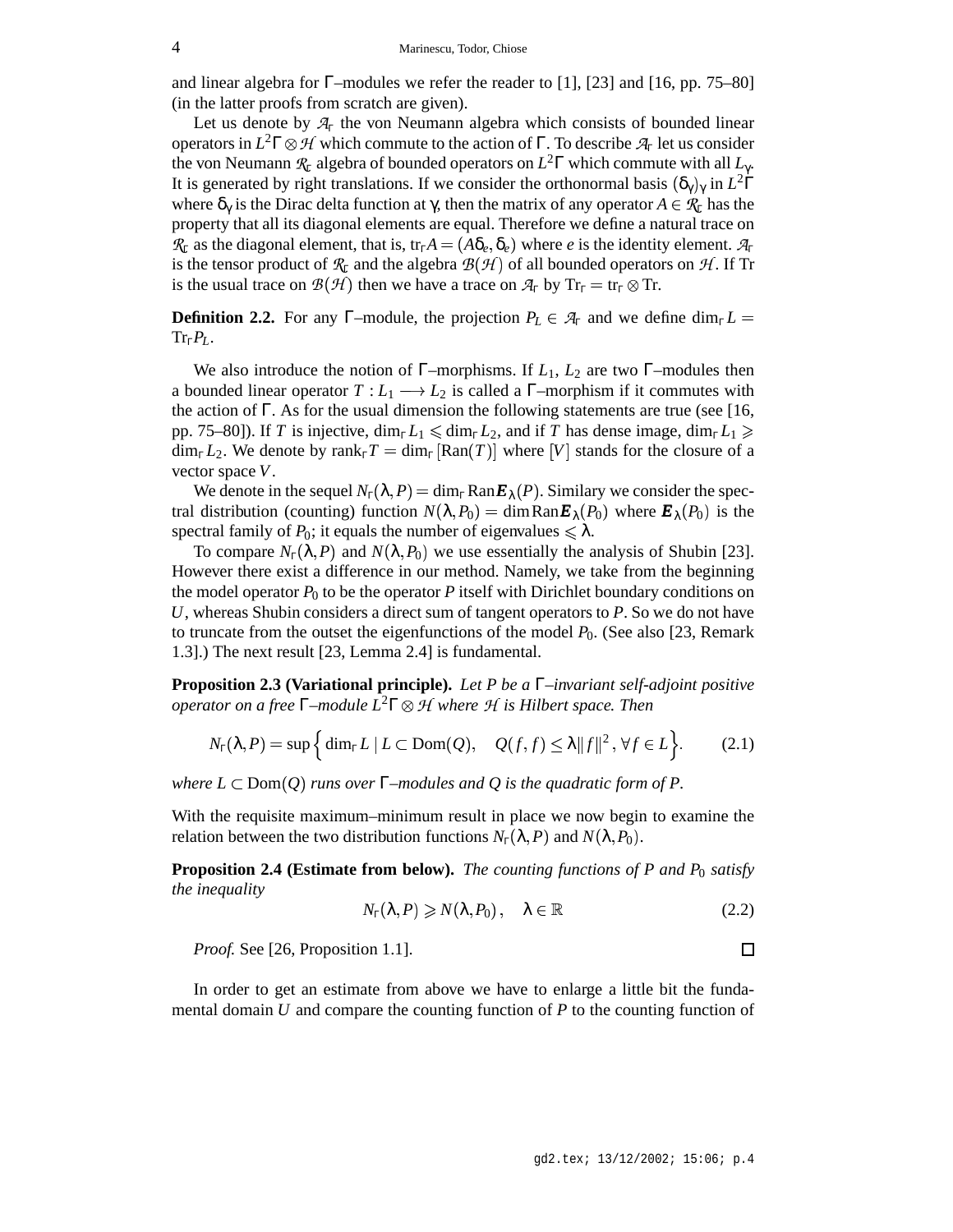the Friedrichs extension of *P* restricted to compactly supported forms in the enlarged domain. For  $h > 0$ , the enlarged domain is  $U_h = \{x \in \Omega \mid d(x, U) < h\}$  where *d* is the distance on *M* associated to the Riemann metric on *M*. We consider the operator *P* with domain  $C_c(U_h, G)$  and take its Friedrichs extension, denoted  $P_0^{(h)}$ .

**Proposition 2.5 (Estimate from above).** *There is a constant*  $C > 0$  *such that* 

$$
N_{\Gamma}(\lambda, P) \le N\left(\lambda + \frac{C}{h^2}, P_0^{(h)}\right) \quad \lambda \in \mathbb{R}, \quad h > 0 \tag{2.3}
$$

*Proof.* See [26, Proposition 1.4].

The estimates from below and above for  $N_\Gamma(\lambda, P)$  enable us to study as a by–product the behaviour for  $\lambda \rightarrow \infty$  to obtain the Weyl asymptotics for periodic operators (due to M. Shubin, see [21] and the references therein).

**Corollary 2.6.** *If P is a periodic, positive, second order elliptic operator as above then*

$$
\lim_{\lambda \to \infty} \lambda^{-n/2} N_{\Gamma}(\lambda, P) = \lim_{\lambda \to \infty} \lambda^{-n/2} N(\lambda, P_0)
$$
  
=  $(2\pi)^{-n} \int_U \int_{T_x^*M} N(1, \sigma_0(P)(x, \xi)) d\xi dx.$ 

 $\sigma_0(P)(x,\xi) \in \text{Herm}(F,F)$  is the principal symbol of P and  $N(1,\sigma_0(P)(x,\xi))$  is the *counting function for the eigenvalues of this hermitian matrix.*

*Proof.* First let us remark that the last equality is the classical Weyl type formula as established by Carleman, Gårding and others, see [21, p. 72]. It is obvious that  $\lim_{\lambda} \lambda^{-n/2} N(\lambda, P_0) \leq \lim_{\lambda} \lambda^{-n/2} N_{\Gamma}(\lambda, P)$  by the estimate from below. On the other hand the estimate from above gives for  $\lambda \rightarrow \infty$ 

$$
\overline{\lim} \lambda^{-n/2} N_{\Gamma}(\lambda, P) \leq \overline{\lim} \left(1 + \frac{C}{\lambda h^2}\right)^{n/2} \left(\lambda + \frac{C}{h^2}\right)^{-n/2} N\left(\lambda + \frac{C}{h^2}, P_0^{(h)}\right)
$$
  

$$
\leq \overline{\lim} \mu^{-n/2} N(\mu, P_0^{(h)}) = (2\pi)^{-n} \int_{U_h} \int_{T_x^*M} N(1, \sigma_0(P)(x, \xi)) d\xi dx
$$

for a fixed small *h*. We make  $h \rightarrow 0$  and obtain the desired formula.

□

We are going to apply the above results to the semi-classical asymptotics as  $k \rightarrow \infty$ of the spectral distribution function of the laplacian  $\frac{1}{k}\Delta_k^N$  on *M*. Let  $\widetilde{G}$  be a hermitian holomorphic bundle on  $\widetilde{M}$  and  $G = p^*\widetilde{G}$  its pull-back. We define  $C_c^{(0,q)}(\cdot, \cdot)$ . .  $\cdot$ ) to be the space of smooth compactly supported  $(0, q)$  forms. We denote by  $L^{0, q}(M, G)$  the space of  $(0, q)$ –forms which are  $L^2$  on *M* with respect to smooth Γ–invariant metrics on *X* and *G*. Let  $\bar{\partial}: C_c^{0,q}(M, G) \longrightarrow C_c^{0,q+1}(M, G)$  be the Cauchy–Riemann operator and  $\vartheta$  :  $C_c^{0,q+1}(M, G) \longrightarrow C_c^{0,q}(M, G)$  the formal adjoint of  $\bar{\partial}$  with respect to the given hermitian metrics on *M* and *G*. Then  $\Delta'' = \overline{\partial}\vartheta + \vartheta\overline{\partial}$  is a formally self-adjoint, strongly elliptic, positive and Γ–invariant differential operator.

We take *E* and *F* two Γ–invariant holomorphic bundles. Let us form the Laplace– Beltrami operator  $\Delta_k^{\prime\prime}$  on  $(0, q)$  forms with values in  $E^k \otimes F$ . Thus we will consider the

 $\Box$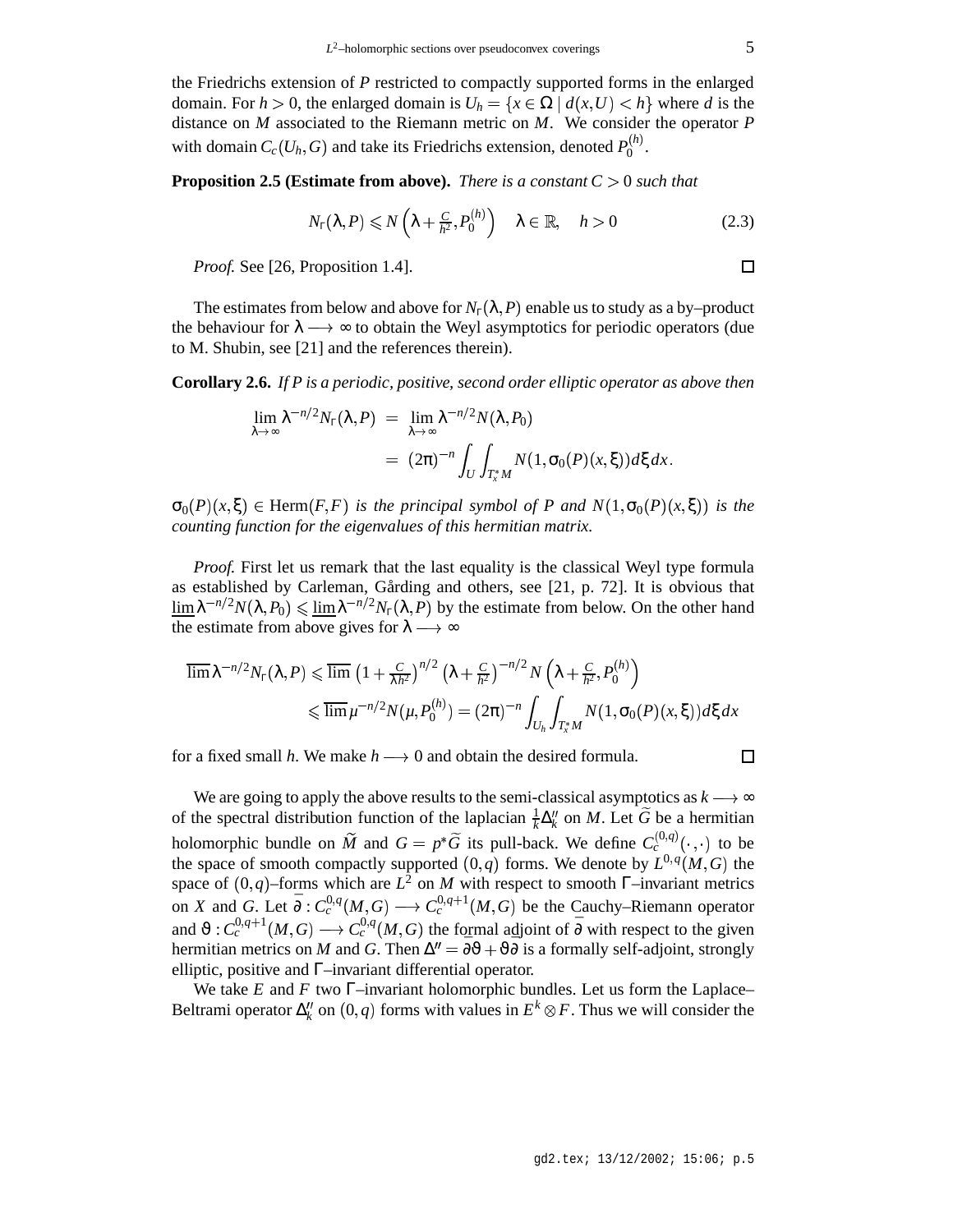Γ–invariant hermitian bundle  $G = \Lambda^{(0,q)}T^*M \otimes E^k \otimes F$  and apply the previous results for  $P = \frac{1}{k} \Delta_k''$   $\int_{\Omega}$  where the index  $\Omega$  emphasises that the Friedrichs extension gives the operator of the Dirichlet problem on  $Ω$ . Now we have to make a good choice of the parameter *h*. We take  $h = k^{-1/4}$ . By (2.2) and (2.3), we obtain the following semi–classical estimate for laplacian.

**Proposition 2.7.** *There exists a constant*  $C > 0$  *such that for*  $\lambda \in \mathbb{R}$  *and*  $k > 0$  *we have* 

$$
N\left(\lambda, \frac{1}{k}\Delta_{k}''\restriction_{U}\right) \leqslant N_{\Gamma}\left(\lambda, \frac{1}{k}\Delta_{k}''\restriction_{\Omega}\right) \leqslant N\left(\lambda + \frac{C}{\sqrt{k}}, \frac{1}{k}\Delta_{k}''\restriction_{U_{k^{-1}/4}}\right). \tag{2.4}
$$

Demailly has determined the distribution of spectrum for the Dirichlet problem for  $\frac{1}{k}\Delta_k''$  in [7, Theorem 3.14]. For this purpose he introduces ([7, (1.5)]) the function  $v_E : M \times \mathbb{R} \longrightarrow \mathbb{R}$  depending on the curvature of *E* and then considers the function  $\bar{\mathbf{v}}_E(x,\lambda) = \lim_{\varepsilon \searrow 0} \mathbf{v}_E(x,\lambda + \varepsilon)$ . The function  $\bar{\mathbf{v}}_E(x,\lambda)$  is right continuous in  $\lambda$  and bounded above on compacts of *M*. Denote by  $\alpha_1(x), \ldots, \alpha_n(x)$  the eigenvalues of of the curvature form  $ic(E)(x)$  with respect to the metric on M. We also denote for a multiindex  $J \subset \{1, ..., n\}$ ,  $\alpha_J = \sum_{j \in J} \alpha_j$  and  $C(J) = \{1, ..., n\} \setminus J$ . For  $V \in M$  we introduce

$$
I^q(V,\mu)=\sum_{|J|=q}\int_V\bar{\nu}_E(2\mu+\alpha_{C(J)}-\alpha_J)\,d\sigma.
$$

**Proposition 2.8 (Demailly).** *Assume that* ∂*V has measure zero and that the laplacian*  $acts\ on\ (0, q) \ forms. \ Then$ 

$$
\overline{\lim}_{k\longrightarrow\infty}k^{-n}N(\lambda,\frac{1}{k}\Delta_k''\restriction_V)\leqslant I^q(V,\lambda).
$$

*Moreover there exists an at most countable set*  $D \subset \mathbb{R}$  *such that for*  $\lambda \in \mathbb{R} \setminus D$  *the limit of the left–hand side expression exists and we have equality.*

We return now to the case of a covering manifold and apply Demailly's formula in (2.4). Let us fix  $\varepsilon > 0$ . For sufficiently large *k* we have  $U_{k^{-1/4}} \subset U_{\varepsilon}$  so the fact that the counting function is increasing and the variational principle (2.1) yield

$$
N\left(\lambda+\frac{C}{\sqrt{k}},\frac{1}{k}\Delta''\restriction_{U_{k^{-1}/4}}\right)\leqslant N\left(\lambda+\epsilon,\frac{1}{k}\Delta''\restriction_{U_{k^{-1}/4}}\right)\leqslant N\left(\lambda+\epsilon,\frac{1}{k}\Delta''\restriction_{U_{\epsilon}}\right).
$$

Hence by (2.4) and Proposition 2.8 ( $\partial U_{\varepsilon}$  is negligible for small  $\varepsilon$ ),

$$
\limsup_{k} k^{-n} N_{\Gamma}(\lambda, \frac{1}{k} \Delta_{k}^{\prime\prime} \restriction_{\Omega}) \leqslant I^{q}(U_{\varepsilon}, \lambda + \varepsilon).
$$

The use of dominated convergence to make  $\varepsilon \longrightarrow 0$  in the last integral yield the following asymptotic formula for the laplacian on a covering manifold.

**Theorem 2.9.** The spectral distribution function of  $\frac{1}{k}\Delta_k^H \restriction_{\Omega}$  on  $L^{0,q}(\Omega,E^k\otimes F)$  with *Dirichlet boundary conditions satisfies*

$$
\overline{\lim}_{k \to \infty} k^{-n} N_{\Gamma} \left( \lambda, \frac{1}{k} \Delta_k'' \right) \leqslant I^q(U, \lambda).
$$
 (2.5)

*Moreover, there exists an at most countable set*  $D \subset \mathbb{R}$  *such that for*  $\lambda \in \mathbb{R} \setminus D$  *the limit exists and we have equality in* (2.11).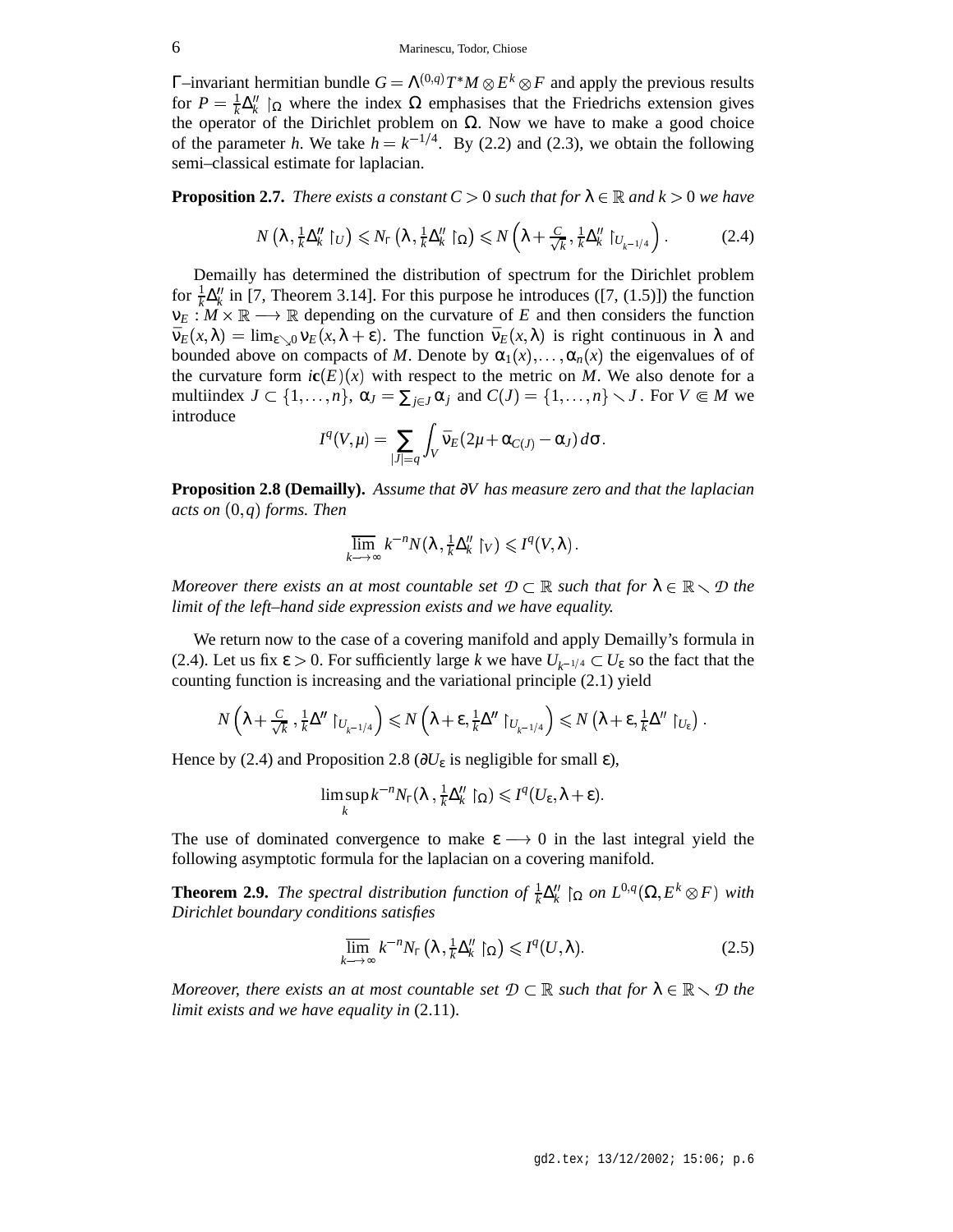We need to know the bahaviour of  $I^q(U, \lambda)$  for  $\lambda \rightarrow 0$  which is given in [7]. First it is clear that  $\lim_{\lambda \to 0} I^q(U, \lambda) = I^q(U, 0) = \sum_{|U| \leq V} \int_U \overline{v}_E(\alpha_C(\lambda))$  $\sum_{|J|=q} \int_U \bar{V}_E(\alpha_{C(J)} - \alpha_J) d\sigma$ . By definition ([7,  $(1.5)$ ]),

$$
\bar{\nu}_E(\alpha_{\scriptscriptstyle C(J)}-\alpha_{\scriptscriptstyle J})=\tfrac{2^{s-2n}\pi^{-n}}{\Gamma(n-s+1)}|\alpha_1\cdots\alpha_s|\sum_{p\in\mathbb{N}^s}\Big\{\alpha_{\scriptscriptstyle C(J)}-\alpha_{\scriptscriptstyle J}-\sum_{j=1}^s(2p_j+1)|\alpha_j|\Big\}_{+}^{n-s},
$$

where the eigenvalues satisfy  $|\alpha_1| \ge |\alpha_2| \dots \ge |\alpha_s| > 0 = |\alpha_{s+1}| = \dots = |\alpha_n|$  with the notation  $\lambda_+^{n/2}$  ( $[\lambda]_+^0 = 0$  for  $\lambda < 0$ ,  $[\lambda]_+^0 = 1$  for  $\lambda \ge 0$ ). It is clear that for  $p \in \mathbb{N}^s$ , the corresponding summand in the above expression vanishes unless  $s = n$ ,  $p_1 = \cdots =$  $p_n = 0$ ,  $\alpha_j < 0$  for  $j \in J$  and  $\alpha_j > 0$  for  $j \in C(J)$ . In particular, if  $\bar{\nu}_E(\alpha_{c(j)} - \alpha_j) \neq 0$ ,  $\iota$ **c**(*E*) is non–degenerate and has exactly *q* negative eigenvalues.

Let  $U(q)$  be the set of points *x* of *U* such that  $i\mathbf{c}(E)(x)$  is non–degenerate and has exactly *q* negative eigenvalues. For  $x \in U(q)$  and  $|J| = q$  it follows  $\bar{\nu}_E(\alpha_{C(J)} - \alpha_J) =$  $(2\pi)^{-n} |\alpha_1 \cdots \alpha_n| = (-1)^q (2\pi)^{-n} (\iota(c(E))^n)$  for  $J = J(x)$  where  $J(x) = \{j : \alpha_j(x) < 0\}$ and  $\bar{v}_E(\alpha_{C(J)} - \alpha_J) = 0$  for  $J \neq J(x)$ . Therefore

$$
\lim_{\lambda \to 0} I^q(U, \lambda) = \frac{1}{n!} \int_{U(q)} (-1)^q \left( \frac{1}{2\pi} \mathbf{c}(E) \right)^n.
$$
 (2.6)

For the formulation of the main result we set  $U(\leq 1) := U(0) \cup U(1)$ .

# **3. Pseudoconvex manifolds**

Let *X* be a complex manifold acted upon freely by a discrete group of automorphisms Γ and *G X* be a Γ–invariant holomorphic vector bundle. We fix on *X* and *G* Γ– invariant hermitian metrics.

Let  $M \subset X$  be a smooth open set such that:

- *M* is pseudoconvex,
- $\overline{M}$  is  $\Gamma$ –invariant.
- $\overline{M}/\Gamma$  is compact.

Thus  $\overline{M}/\Gamma$  is a pseudoconvex relatively compact domain in the manifold  $X/\Gamma$ . We introduce the functional spaces  $C^{0,q}(M,G)$  of smooth  $(0,q)$ –forms on  $M$  and  $C^{0,q}_c(\overline M,G)$ the subspace of forms smooth up to the boundary and with compact support in  $\overline{M}$ . We remind that  $L^{0,q}(M, G)$  is the  $L^2$  space of  $(0,q)$ –forms, with respect to the fixed Γ–invariant metrics on *M* and *G*.

The object of our study is the reduced  $L^2$  cohomology for  $\bar{\partial}$ . To define it, we consider the weak maximal extension  $\bar{\partial}: L^{0,q}(M, G) \longrightarrow L^{\widetilde{0}, q+1}(M, G)$ , which is a closed densely defined operator with domain Dom( $\bar{\partial}$ ) (consisting of elements *u* such that  $\bar{\partial}u$ calculated in distributional sense is in  $L^2$ ). The reduced  $L^2$  Dolbeault cohomology is defined to be

$$
H^{0, \, q}_{(2)}(M, G) := \operatorname{Ker} \bar{\partial} \cap L^{0, \, q}(M, G) \Big/ \left[ \operatorname{Ran} \bar{\partial} \cap L^{0, \, q}(M, G) \right] \, ,
$$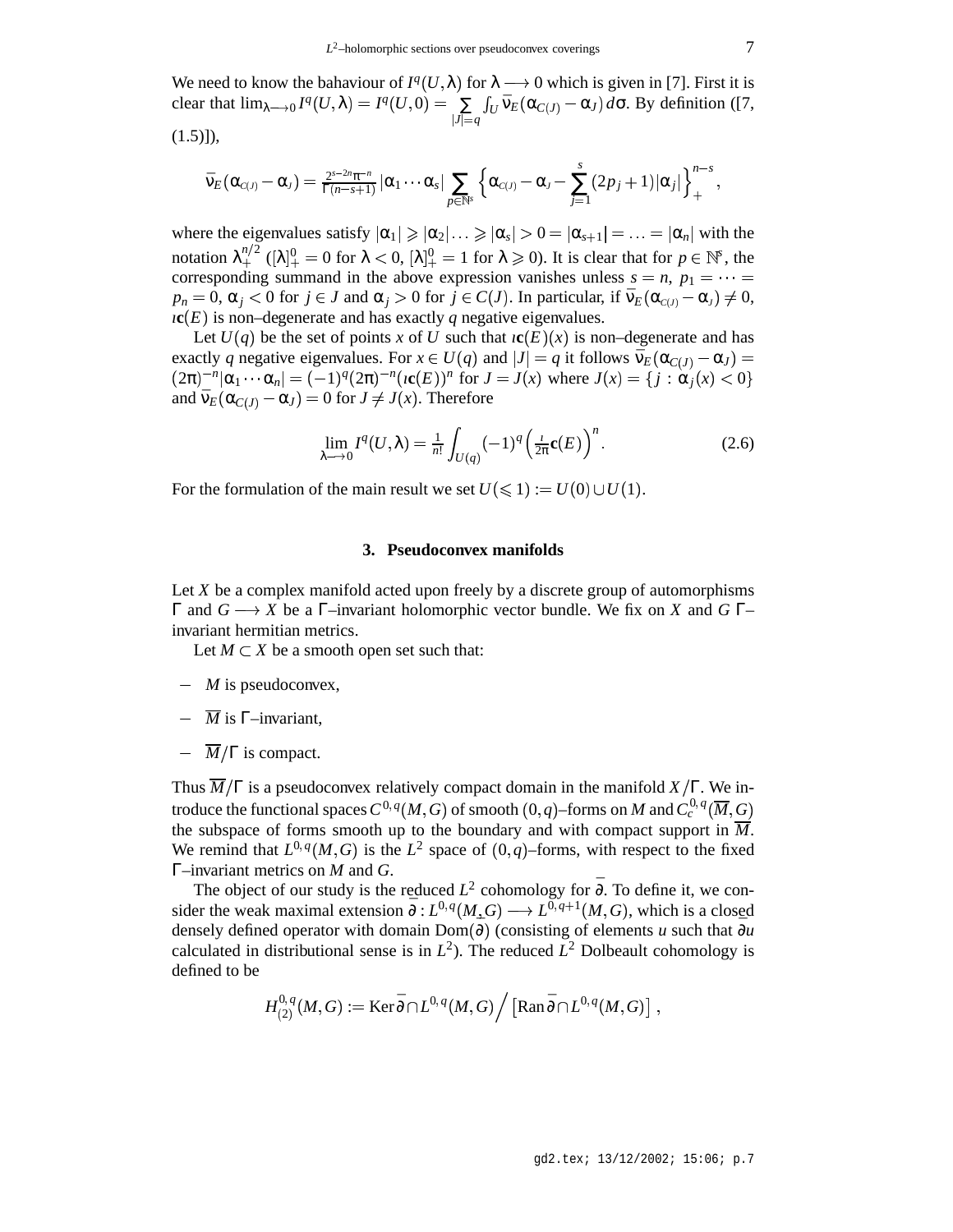where  $[V]$  denotes the closure of the space  $V$ . We need to take the closure in order to make sure that  $H_{(2)}^{0,q}(M, G)$  is a Hilbert space. The operator  $\bar{\partial}$  is obviously  $\Gamma$ –invariant so that  $H_{(2)}^{0,q}(M, G)$  is a  $\Gamma$ -module.

We link the  $L^2$  cohomology to the theory of elliptic operators via the Hodge decomposition for a certain Laplace–Beltrami operator. Let  $\bar{\partial}^*$  be the Hilbert space adjoint of  $\overline{\partial}$ . We introduce the operator  $\Delta''$  defined by

$$
\text{Dom}(\Delta'') := \{ u \in \text{Dom}(\bar{\partial}) \cap \text{Dom}(\bar{\partial}^*) : \bar{\partial}u \in \text{Dom}(\bar{\partial}^*) , \bar{\partial}^*u \in \text{Dom}(\bar{\partial}) \},
$$
  

$$
\Delta''u = \bar{\partial}\bar{\partial}^*u + \bar{\partial}^*\bar{\partial}u \text{ for } u \in \text{Dom}(\Delta'').
$$

By general arguments of functional analysis we know that  $\Delta''$  is selfadjoint ([9, Proposition 1.3.8]). The advantage of using  $\Delta''$  is that it leads to the Hodge decomposition, since Ker $\Delta'' =$  Ker $\bar{\partial} \cap$ Ker $\bar{\partial}^*$ . It is clear that  $\bar{\partial}^*$  and  $\Delta''$  are  $\Gamma$ –invariant and we have the following lemma (for a proof see e.g. [13, Proposition 1.4]).

**Lemma 3.1.** *The following weak Hodge decomposition holds:*

$$
L^{0,\bullet}(M,G) = \operatorname{Ker}\Delta'' \oplus \left[\operatorname{Ran}\bar{\partial}\right] \oplus \left[\operatorname{Ran}\bar{\partial}^*\right],
$$
  

$$
\operatorname{Ker}\bar{\partial} = \operatorname{Ker}\Delta'' \oplus \left[\operatorname{Ran}\bar{\partial}\right].
$$

*In particular we have an isomorphism of* Γ*–modules:*

$$
H_{(2)}^{0,q}(M,G) \cong \text{Ker}\Delta'' \cap L^{0,q}(M,G). \tag{3.1}
$$

We will work with the quadratic form canonically associated to  $\Delta''$ , rather than directly with  $\Delta''$ . Let us recall that the closed quadratic form  $q = q(A)$  associated to a positive selfadjoint operator *A* is defined by  $Dom(q) = Dom(A^{1/2})$ ,  $q(u, v) =$  $(A^{1/2}u, A^{1/2}v)$  for  $u, v \in \text{Dom}(A^{1/2})$ .

**Lemma 3.2.** The quadratic form associated to  $\Delta^n$  is the form Q given by  $Dom(Q) :=$  $Dom(\bar{\partial}) \cap Dom(\bar{\partial}^*)$  and

$$
Q(u, v) = (\bar{\partial}u, \bar{\partial}v) + (\bar{\partial}^*u, \bar{\partial}^*v), \quad u, v \in \text{Dom}(Q)
$$

*Proof.* First remark that *Q* is a closed form. It is well–known (see e.g. [6, pp. 81–83]) that any closed, positive form is associated to a unique selfadjoint, positive operator *F*. The domain of *F* consists of elements  $u \in Dom(Q)$  such that there exists *w* with

$$
Q(u, v) = (w, v) \quad \text{for any } u \in \text{Dom}(Q). \tag{3.2}
$$

Moreover, for such *u*,  $Fu = w$ . For  $u \in Dom(\Delta^n)$  it is clear that  $u \in Dom(Q)$  and *u* satisfies (3.2) with  $w = \Delta^n u$ . Therefore  $\Delta^n \subset F$  and, since both operators are selfadjoint,  $F = \Delta''$ .  $\Box$ 

We describe next a core form for  $Q$ , i.e. a dense subspace of  $Dom(Q)$  in the norm  $||u||_Q = (||u||^2 + Q(u, u))^{1/2}$ . Let  $M = \{x \in X : r(x) < 0\}$  where *r* is a smooth function on *X* which has non–vanishing gradient on ∂*M*. We denote

$$
B^{0,q}(M,G)=\{u\in C^{0,q}_c(\overline{M},G)\,:\,\partial r\wedge\ast u=0\text{ on }\partial M\}\,.
$$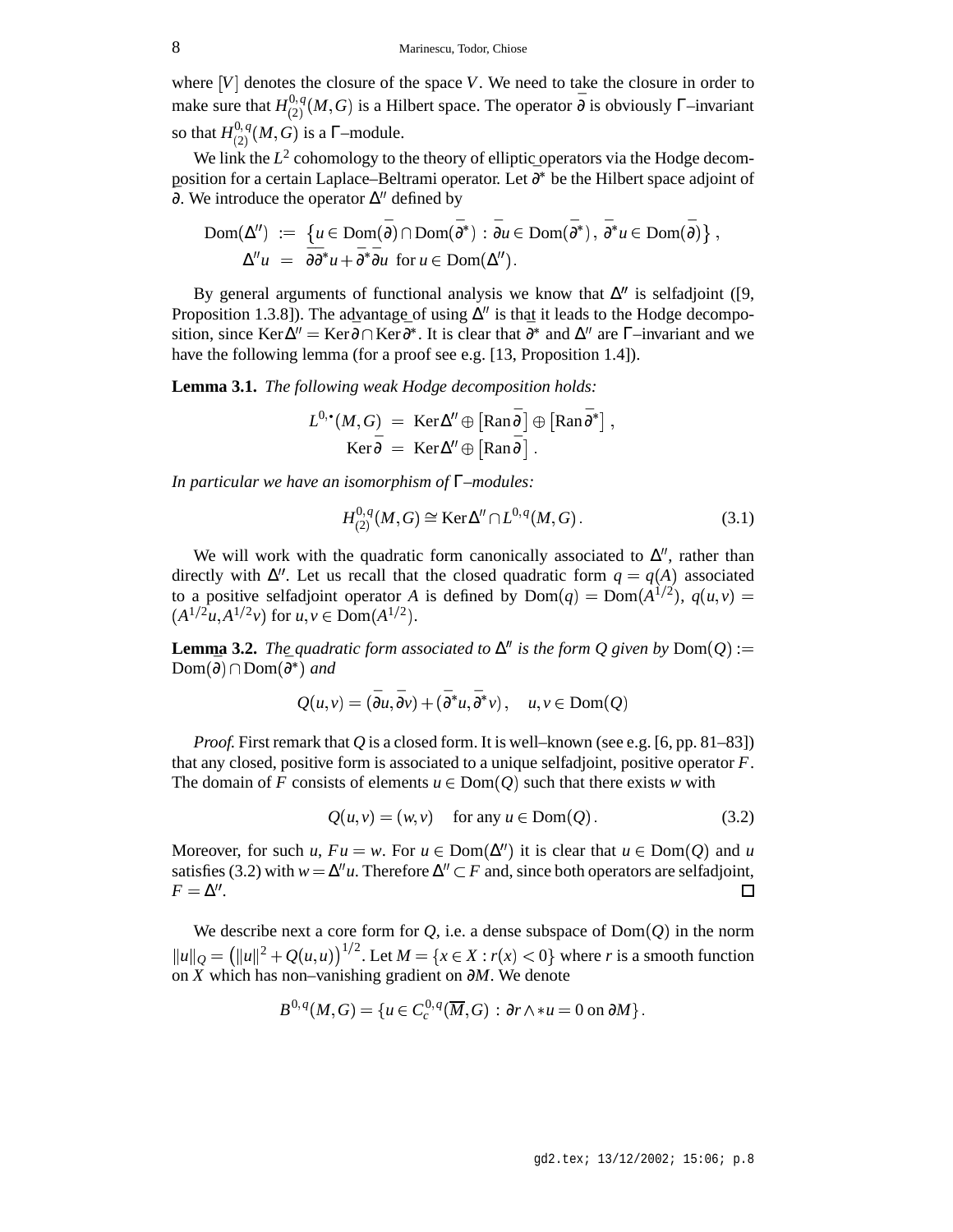Integration by parts ([9, Propositions 1.3.1–2]) shows that

$$
B^{0,q}(M,G) = C_c^{0,q}(\overline{M},G) \cap \text{Dom}(\bar{\partial}^*), \quad \bar{\partial}^* = \vartheta \text{ on } B^{0,q}(M,G). \tag{3.3}
$$

Note that, by (3.3), the operator  $\bar{\partial}\theta + \vartheta\bar{\partial}$  on  $\{u \in B^{0,q}(M,G) : \bar{\partial}u \in B^{0,q+1}(M,G)\}\$ is positive and  $\Delta$ <sup>*''*</sup> is one of its selfadjoint extensions.

# **Lemma 3.3 (Approximation).**  $B^{0,q}(M, G)$  is a core form for Q.

*Proof.* In the case the element from  $Dom(Q) = Dom(\bar{\partial}) \cap Dom(\bar{\partial}^*)$  to be approximated in  $\|\cdot\|_Q$  l  $\|$ <sup> $Q$ </sup> has compact support, the lemma is well known, see [15, Proposition 1.2.4]. Thus the only thing to do is to approximate elements from  $Dom(\overline{\partial}) \cap Dom(\overline{\partial}^*)$ with elements with compact support. We can do this thanks to the Γ–action, which guarantees that the  $\Gamma$ –invariant metric on *M* is in some sense 'complete'. For the details, see [13, Lemma 1.1]. П

Next let us use a form of the Bochner–Kodaira formula introduced by Andreotti– Vesentini [2] and Griffiths [10]. Let us assume that there exists a  $\Gamma$ –invariant hermitian metric on *X*, Kähler near  $\partial M$ , written in local coordinates  $z^{\alpha}$  as a smooth positive definite matrix  $(g_{\alpha\beta})$ . We also fix a Γ–invariant hermitian metric on *G*, written locally in a holomorphic frame *f* of *G*, as a smooth positive function *h*.

There exists a canonical connection on *G*, compatible with the complex structure and the metric. The curvature of this connection is denoted  $c(G)$ . It is a  $(1,1)$ -form on  $X$ ,  $\mathbf{c}(G) = \sum \theta_{\alpha\beta} d z^{\alpha} \wedge d \bar{z}^{\beta}$ , where  $\theta_{\alpha\beta} = - \partial_{z^{\alpha}} \partial_{\bar{z}^{\beta}} \log h$ . Let  $\theta^{\mu}_{\beta}$  $\frac{\mu}{\beta}$  be the curvature tensor with the first index raised. Let

$$
u = \frac{1}{q!} \sum u_{\lambda_1 \ldots \lambda_q} d\bar{z}^{\lambda_1} \wedge \cdots \wedge d\bar{z}^{\lambda_q} \otimes f
$$

be a *G*-valued  $(0, q)$ -form on *X*. We define the  $(0, q)$ -form

$$
\mathbf{c}(G)u = \frac{1}{q!}\sum \theta^{\mu}_{\lambda_1}u_{\mu\lambda_2\ldots\lambda_q}d\bar{z}^{\lambda_1}\wedge\cdots\wedge d\bar{z}^{\lambda_q}\otimes f.
$$

We also introduce the Ricci curvature  $Ric = -c(K_X)$ , where  $K_X$  is the canonical bundle of *X*. For a *G*-valued  $(0, q)$ -form *u*, we set Ric  $u = -c(K_X)u$ .

We define next the Levi operator (see [10, p.418]). First let us remark that we can choose a Γ–invariant defining function *r* for *M* such that  $|\partial r| = 1$  in a neighbourhood of ∂*M*, with respect to the hermitian metric on *X*. Let us pick, near a boundary point of *M*, an orthonormal frame  $\omega^1, \ldots, \omega^n$  for the bundle of  $(1,0)$ –forms, such that  $\omega^n = \partial r$ . We have

$$
\partial \bar{\partial} r = -\bar{\partial} \omega^n = \sum l_{\alpha\beta} \omega^\alpha \wedge \overline{\omega}^\beta, \quad (1 \leq \alpha, \beta \leq n).
$$

**Definition 3.4.** The Levi form of  $\partial M$  is the restriction of  $\partial \overline{\partial} r$  to the holomorphic tangent bundle of  $\partial M$ ; it is given in the dual frame of  $\omega^1, \ldots, \omega^{n-1}$  by the matrix  $(l_{\alpha\beta})_{1\leq \alpha,\beta\leq n-1}$ . *M* is pseudoconvex if the Levi form is everywhere positive semi– definite.

For a  $(0, q)$ –form written locally

$$
\mu = \tfrac{1}{q!} \sum u_{\alpha_1 \ldots \beta_q} \; \overline{\omega}^{\alpha_1} \wedge \cdots \wedge \overline{\omega}^{\alpha_q} \otimes f
$$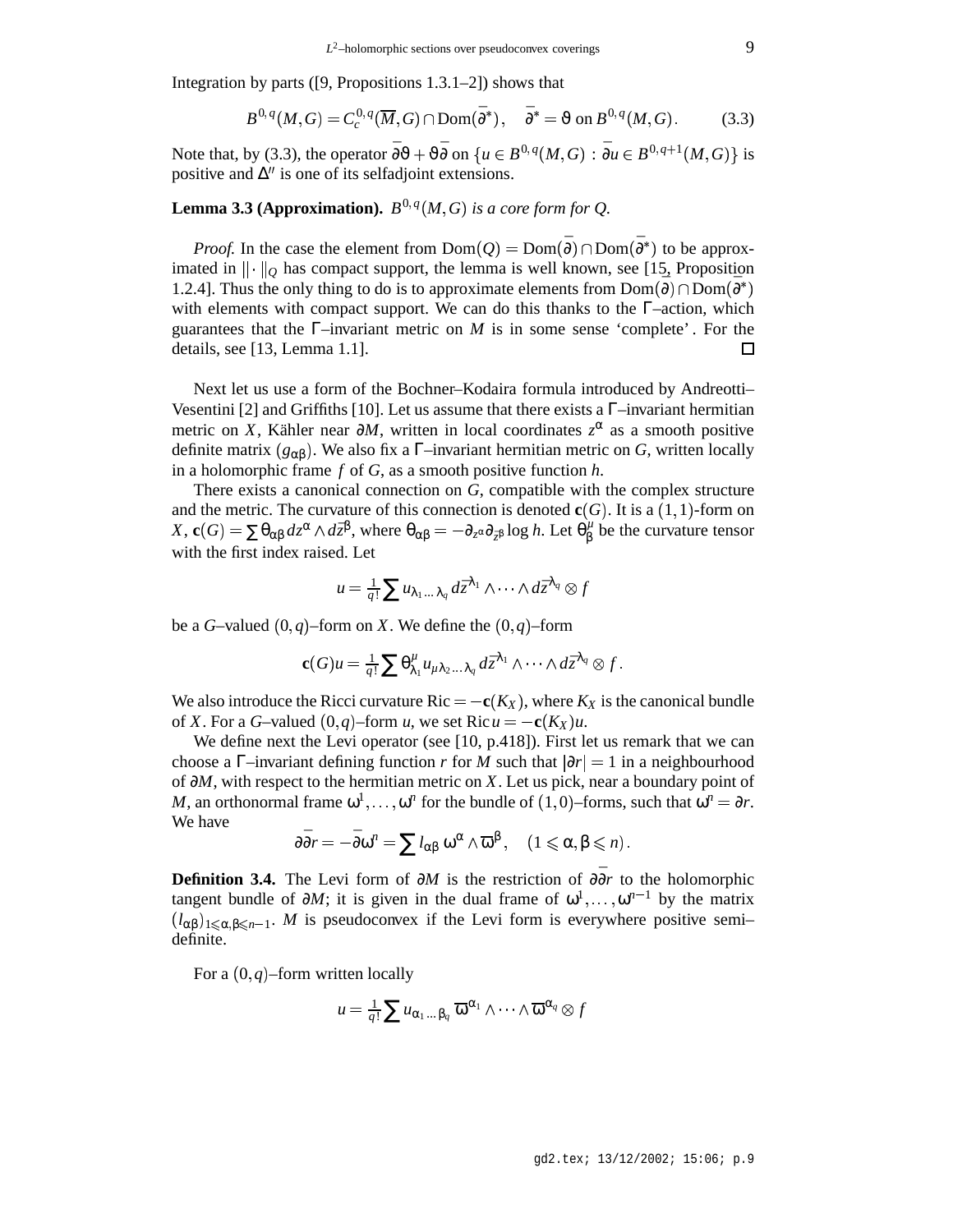where *f* is an orthonormal frame in *G*, we set

$$
\mathcal{L}(u,u)=\tfrac{1}{(q-1)!}\sum l_{\alpha\beta}u_{\alpha\beta_1\ldots\beta_{q-1}}\overline{u}_{\beta\beta_1\ldots\beta_{q-1}}\quad(1\leqslant\alpha,\beta\leqslant n).
$$

The form  $u \in B^{0,q}(M, G)$  if and only if  $u_{\alpha_1...\alpha_q} = 0$  for  $n \in \{\alpha_1, \ldots, \alpha_q\}$ . Therefore for  $u \in B^{0,q}(M, G)$  the summation restricts over  $1 \leq \alpha, \beta \leq n-1$  and

$$
\mathcal{L}(u,u) = \frac{1}{(q-1)!} \sum l_{\alpha\beta} u_{\alpha\beta_1\ldots\beta_{q-1}} \overline{u}_{\beta\beta_1\ldots\beta_{q-1}} \geq 0. \tag{3.4}
$$

Finally, let  $\nabla$  denote the covariant derivative in the  $(0, 1)$ -direction.

**Lemma 3.5.** *Assume that the* Γ*–invariant metric on X is Kähler in a* Γ*–invariant*  $a$  *neighbourhood U of ∂M. Then for any*  $u \in B^{0,q}(M,G)$  *with support in U we have* 

$$
Q(u, u) = \left\| \overline{\nabla} u \right\|^2 + \left( \mathbf{c}(G)u, u \right) + \left( \operatorname{Ric} u, u \right) + \int_{\partial M} L(u, u) \, dS \tag{3.5}
$$

*Proof.* This formula was given by Griffiths [10, p. 429, (7.14)].

Next we specialize to the case  $G = E^k$  for a  $\Gamma$ –invariant hermitian holomorphic line bundle E. Let  $\Delta_k''$  the laplacian acting on forms with values in  $E^k$ . We shall normalize the quadratic form of the laplacian:

$$
Q_k(u, u) = \frac{1}{k} (||\bar{\partial}u||^2 + ||\bar{\partial}^*u||^2),
$$

for  $u \in \text{Dom}(Q_k) := \text{Dom}(\bar{\partial}) \cap \text{Dom}(\bar{\partial}^*) \cap L^{p,q}(M, E^k)$ . The bundle *E* is endowed with a Γ–invariant hermitian metric whose curvature is positive near ∂*M*. From now on we fix a  $\Gamma$ –invariant hermitian metric on *X* which coincides with **c**(*E*) near ∂*M*. Since any two Γ–invariant metric on *M* are equivalent the *L* 2 spaces over *M* do not change.

**Lemma 3.6.** *Let E be a* Γ*–invariant holomorphic line bundle on X endowed with a* Γ*– invariant hermitian metric which is positive in a neighbourhood U of* ∂*M*. Let  $V \subset U$ *be another* Γ–*invariant neighbourhood of* ∂*M and*  $0 ≤ ρ ≤ 1$  *be a smooth* Γ–*invariant function which equals* 1 *on V and vanishes outside U. Then for sufficiently large k, any*  $u \in \text{Dom}(Q_k) \cap L^{0,q}(M,E^k), q \geqslant 1$ , satisfies the apriori estimate:

$$
||u||^2 \leq 12 Q_k(u, u) + 4 \int_{\Omega} |(1 - \rho)u|^2,
$$
\n(3.6)

*where*  $\Omega := M \setminus \overline{V}$ .

*Proof.* Let  $u \in B^{0,q}(M, E^k)$ ,  $q \ge 1$ , with support in *U*. By (3.5) and (3.4) and  $c(E^k)$  =  $k{\bf c}(E)$ ,

$$
Q_k(u,u) \geqslant \big( \mathbf{c}(E)u,u\big) + \tfrac{1}{k} \big( \operatorname{Ric} u,u\big) \, .
$$

Since the metric coincides with  $c(E)$  near  $\partial M$  we have  $c(E)u = u$ . Therefore there exists a constant  $C_0$  (depending only of the Ricci curvature of the invariant metric on *M*) such that

$$
Q_k(u, u) \ge \frac{1}{2} ||u||^2, \quad k \ge C_0.
$$
 (3.7)

$$
\overline{}
$$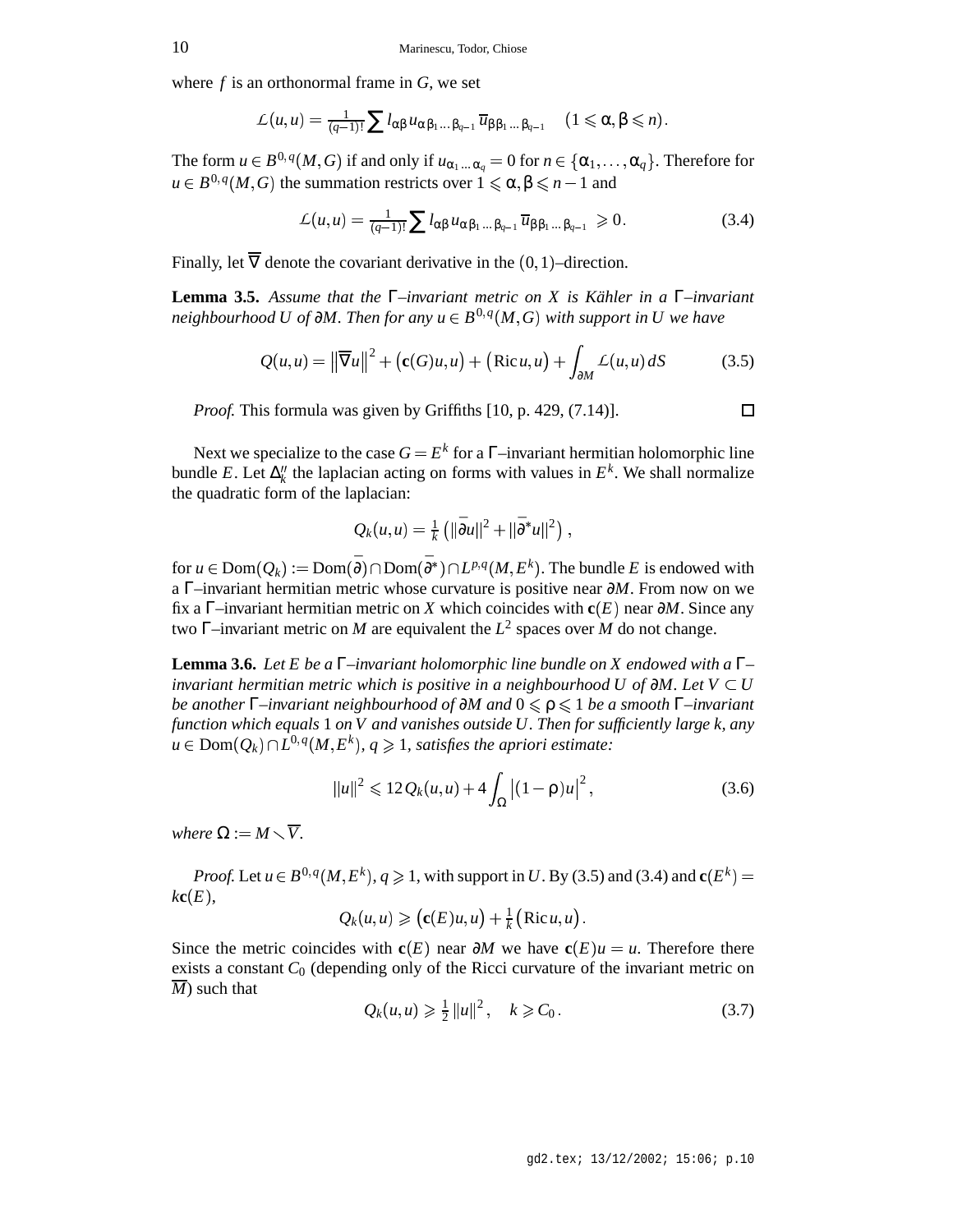We use now the elementary estimate:

$$
Q_k(\rho u, \rho u) \leq \frac{3}{2} Q_k(u, u) + \frac{6}{k} \sup |d\rho|^2 ||u||^2.
$$
 (3.8)

Obviously  $C_1 = 6 \sup |d\rho|^2 < \infty$ . If  $\Omega = M \setminus \overline{V}$  estimates (3.7) and (3.8) yield

$$
||u||^2 \leq 12 Q_k(u,u) + 4 \int_{\Omega} |(1-\rho)u|^2, \quad k \geq \max\{C_0, 8C_1\},
$$

for any  $u \in B^{0,q}(M, E^k)$ . By the Approximation Lemma 3.3 the estimate holds also for  $u \in \text{Dom }Q_k$ . This proves our contention.  $\Box$ 

From relation (3.6) we infer next that the spectral spaces corresponding to the lower part of the spectrum of  $\frac{1}{k}\Delta_k^{\prime\prime}$  on  $(0,q)$ -forms,  $q \ge 1$ , can be injected into the spectral spaces of the  $\Gamma$ –invariant operator  $\frac{1}{k}\Delta_k''$   $\Gamma_{\Omega}$ , which correspond to the Dirichlet problem on  $\Omega$  for  $\frac{1}{k}\Delta_k''$ . We may apply thus the results from section 2. This idea appears in Witten's proof of the Morse inequalities (see [27] [14]) and in [4] in the context of *q*–convex manifolds in the sense of Andreotti–Grauert.

Let us introduce the following spectral spaces:  $\mathcal{L}_k^q(\lambda) = \text{Ran} \mathbf{E}_{\lambda}(\frac{1}{k} \Delta_k^q)$  i  $\frac{1}{k}\Delta_k''$ ) is the spectral space of  $\frac{1}{k}\Delta_k''$  on  $L^{0,q}(M, E^k)$ ,  $\mathcal{L}_{k,\Omega}^q(\mu) = \text{Ran}\mathbf{E}_{\mu}(\frac{1}{k}\Delta_k'' | \mathbf{E}_{\mu}$  $\frac{1}{k} \Delta_k'' \restriction_{\Omega}$ , the spectral spaces of 1  $\frac{1}{k}\Delta''_k$  | Ω. As before  $\mathbf{E}_\lambda$  stands for the spectral projection. We denote  $N_\Gamma^q\left(\lambda, \frac{1}{k}\Delta\right)$  $\frac{1}{k}\Delta''_k$  =  $\dim_{\Gamma} \mathcal{L}_{k}^{q}(\lambda)$  the von Neumann dimension of the spectral spaces of  $\frac{1}{k} \Delta_{k}^{n}$ .

**Lemma 3.7.** *Assume we are in the hypotheses of Lemma 3.6. Then for sufficiently large k, for q*  $\geq$  1 *and any*  $\lambda$  < 1/24 *the following map is an injective*  $\Gamma$ –morphism :

$$
\mathcal{L}_{k}^{q}(\lambda) \longrightarrow \mathcal{L}_{k,\Omega}^{q}\left(12\lambda + \frac{8C_{1}}{k}\right), \quad u \longmapsto \boldsymbol{E}_{12\lambda + \frac{8C_{1}}{k}}\left(\frac{1}{k}\Delta_{k}''\upharpoonright_{\Omega}\right)(1-\rho)u. \tag{3.9}
$$

*In particular,*

$$
N_{\Gamma}^{q}\left(\lambda, \frac{1}{k}\Delta_{k}^{\prime\prime}\right) \leqslant N_{\Gamma}^{q}\left(12\lambda + \frac{8C_{1}}{k}, \frac{1}{k}\Delta_{k}^{\prime\prime} \restriction_{\Omega}\right), \quad q \geqslant 1, \lambda < 1/24,\tag{3.10}
$$

The meaning of the map  $(3.9)$  is that we cut–off the form  $u$  and then we project it on the spectral space of the Dirichlet laplacian. We note that (3.10) shows that the spectral spaces  $\mathcal{L}^q_k(\lambda)$ , for  $q \ge 1$ ,  $\lambda < 1/24$ , are of finite Γ–dimension.

*Proof.* To prove the claim let us remark that the map (3.9) is the restriction of an operator on  $L^{0,q}(M, E^k)$  of the same form; this is continuous and  $\Gamma$ –invariant being a composition of a multiplication with a bounded Γ–invariant function and a Γ–invariant projection. To prove the injectivity we choose  $u \in \mathcal{L}^q_k(\lambda)$ ,  $\lambda < 1/24$  to the effect that  $Q_k(u, u) \le \lambda \|u\|^2 \le \frac{1}{24} \|u\|^2$ . Plugging this relation in (3.6) we get

$$
||u||^2 \leq 8 \int_{\Omega} \left| (1 - \rho)u \right|^2, \quad u \in \mathcal{E}_k^q(\lambda), \quad \lambda < 1/24. \tag{3.11}
$$

Let us denote by  $Q_{k,\Omega}$  the quadratic form of  $\frac{1}{k}\Delta_k''\mid_{\Omega}$ . Then by (3.8) and (3.11),

$$
Q_{k,\Omega}\big((1-\rho)u,(1-\rho)u\big) \leq \tfrac{3}{2}Q_k(u,u)+\tfrac{C_1}{k}\|u\|^2\leqslant \big(12\lambda+\tfrac{8C_1}{k}\big)\int_{\Omega}\big|(1-\rho)u\big|^2
$$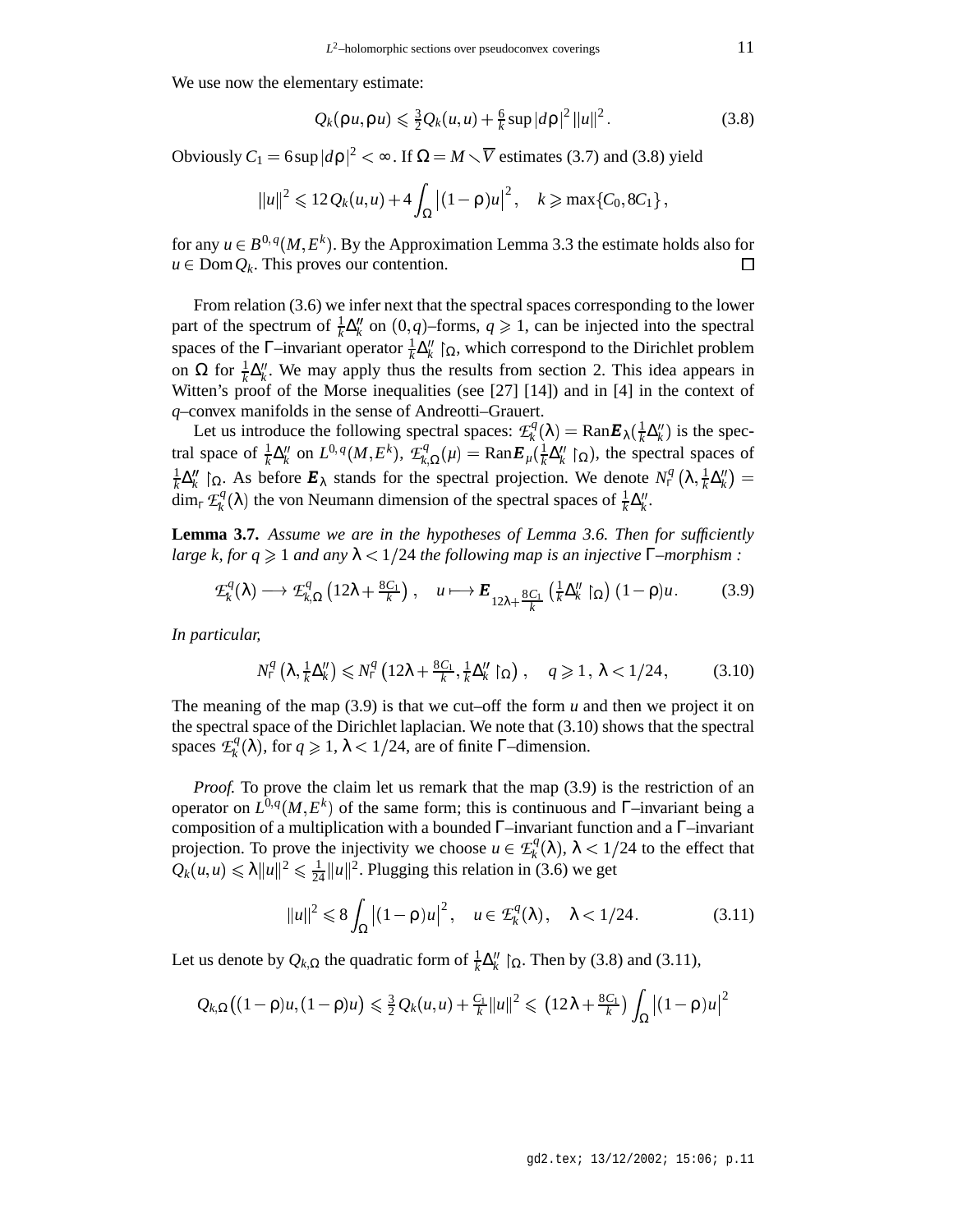1 which shows that  $\mathbf{E}_{12\lambda + \frac{8C_1}{k}}\left(\frac{1}{k}\Delta_k''\right)$  $\frac{1}{k}\Delta_k''\restriction_{\Omega} (1-\rho)u = 0$  imply  $(1-\rho)u = 0$  so that  $u = 0$  by (3.11). This achieves the proof. 口

We now state our main result. We find a lower bound for the Γ–dimension of the group  $H^0_{(2)}(M, E^k)$  of  $L^2$  holomorphic sections in  $E^k$  and give an upper bound for the growth of the  $\Gamma$ -dimension of the higher  $L^2$  cohomology groups. The  $L^2$  condition is understood with respect to  $\Gamma$ –invariant metrics on the base *X* and along the fibers of the bundle.

**Theorem 3.8.** Let  $\overline{M}$  be a smooth pseudoconvex domain which admits a free holomor*phic action of a discrete group* Γ *such that the action extends in a complex neighbourhood X of M. Assume that M* Γ *is compact and there exists a hermitian holomorphic* Γ*–invariant line bundle E on X which is positive near* ∂*M. Then for k* ∞*,*

$$
\dim_{\Gamma} H_{(2)}^0(M, E^k) \geq \frac{k^n}{n!} \int_{(M/\Gamma)(\leq 1)} \left(\frac{L}{2\pi} \mathbf{c}(E)\right)^n + o(k^n) ,\tag{3.12}
$$

*where*  $n = \dim M$ .

*The higher*  $L^2$  *reduced cohomology groups* ( $q \ge 1$ ) *have finite*  $\Gamma$ -dimension *and satisfy the inequalities for*  $k \rightarrow \infty$ *:* 

$$
\dim_{\Gamma} H_{(2)}^{0,q}(M, E^k) \leq \frac{k^n}{n!} \int_{(M/\Gamma)(q)} (-1)^q \left(\frac{1}{2\pi} \mathbf{c}(E)\right)^n + o(k^n), \tag{3.13}
$$

*Proof.* Since  $Dom Q_{k,\Omega}$  can be embedded in  $Dom Q_k$ , an easy consequence of the variational principle (2.1) is that  $N_{\rm r}^0(\lambda, \frac{1}{k}\Delta)$  $\frac{1}{k}\Delta''_k$ )  $\geqslant N_\Gamma^0(\lambda,\frac{1}{k}\Delta''_k)$  [s  $\frac{1}{k}\Delta_k''$   $\left[\Omega\right]$ . By Theorem 2.9 for  $q = 0$ 

$$
\varliminf_{k} k^{-n} N_{\Gamma}^{0}\left(\lambda, \frac{1}{k} \Delta_{k}^{\prime\prime}\right) \geqslant I^{0}(U, \lambda), \quad \lambda < 1/24, \quad \lambda \in \mathbb{R} \setminus \mathcal{D} \tag{3.14}
$$

(Note that  $\Omega$  can be chosen smooth.)

We find now an upper bound for  $N_{\Gamma}^1$   $\left(\lambda, \frac{1}{k}\right)$  $\frac{1}{k}\Delta_k''$ ). Fix an arbitrary  $\delta > 0$ . For  $k > 8C_1/\delta$ we have

$$
N^1(\lambda, \tfrac{1}{k}\Delta_k'') \leq N_\Gamma^1(12\lambda + \tfrac{8C_1}{k}, \tfrac{1}{k}\Delta_k'' \restriction_{\Omega}) \leq N_\Gamma^1(12\lambda + \delta, \tfrac{1}{k}\Delta_k'' \restriction_{\Omega}),
$$

hence by (2.5),  $\overline{\lim}_{k} k^{-n} N_{\Gamma}^{1}(\lambda, \frac{1}{k} \Delta)$  $\frac{1}{k}\Delta_k''\leq I^1(U,12\lambda+\delta).$  We can let  $\delta\longrightarrow 0$  so that

$$
\overline{\lim}_{k} k^{-n} N_{\Gamma}^{1}\left(\lambda, \frac{1}{k} \Delta_{k}^{\prime\prime}\right) \leqslant I^{1}(U, 12\lambda), \quad \lambda < 1/24, \quad \lambda \in \mathbb{R} \setminus \mathcal{D}. \tag{3.15}
$$

We consider next  $\bar{\partial}$ :  $L^{0,0}(M, E^k) \longrightarrow L^{0,1}(M, E^k)$ . Since  $\Delta_k''$  commutes with  $\bar{\partial}$  it follows that the spectral projections of  $\Delta_k''$  commute with  $\bar{\partial}$  too, showing thus  $\bar{\partial} \mathcal{L}_k^0(\lambda) \subset$  $\mathcal{L}^1_k(\lambda)$ . Therefore we have the Γ–morphism  $\bar{\partial}$ :  $\mathcal{L}^0_k(\lambda) \longrightarrow \mathcal{L}^1_k(\lambda)$ , where  $\bar{\partial}_{\lambda}$  denotes the restriction of  $\bar{\partial}$  (by the definition of  $\mathcal{L}_{k}^{0}(\lambda)$ ,  $\bar{\partial}_{\lambda}^{0}$  is bounded by  $k\lambda$ ). Since for any  $\Gamma$ –morphism *A* we have  $\dim_{\Gamma} [\text{Ran}(A)] = \dim_{\Gamma} \text{Ker}(A)^{\perp}$ , we see that  $\dim_{\Gamma} \text{Ker} \bar{\partial}_{\lambda} +$  $\dim_{\Gamma} [\hat{R}an(\bar{\partial}_{\lambda})] = \dim_{\Gamma} \mathcal{L}_{k}^{0}(\lambda)$ . Moreover  $\dim_{\Gamma} [Ran(\bar{\partial}_{\lambda})] \leqslant \dim_{\Gamma} \mathcal{L}_{k}^{1}(\lambda)$  and they are finite. Therefore by (3.14) and (3.15),

$$
\dim_{\mathbb{F}} H^0_{(2)}(M,E^k) \geqslant \dim_{\mathbb{F}} \operatorname{Ker} \bar{\partial}_{\lambda} \geqslant k^n \Big[ I^0(U,\lambda) - I^1(U,12\lambda) \Big] + o(k^n) \,,
$$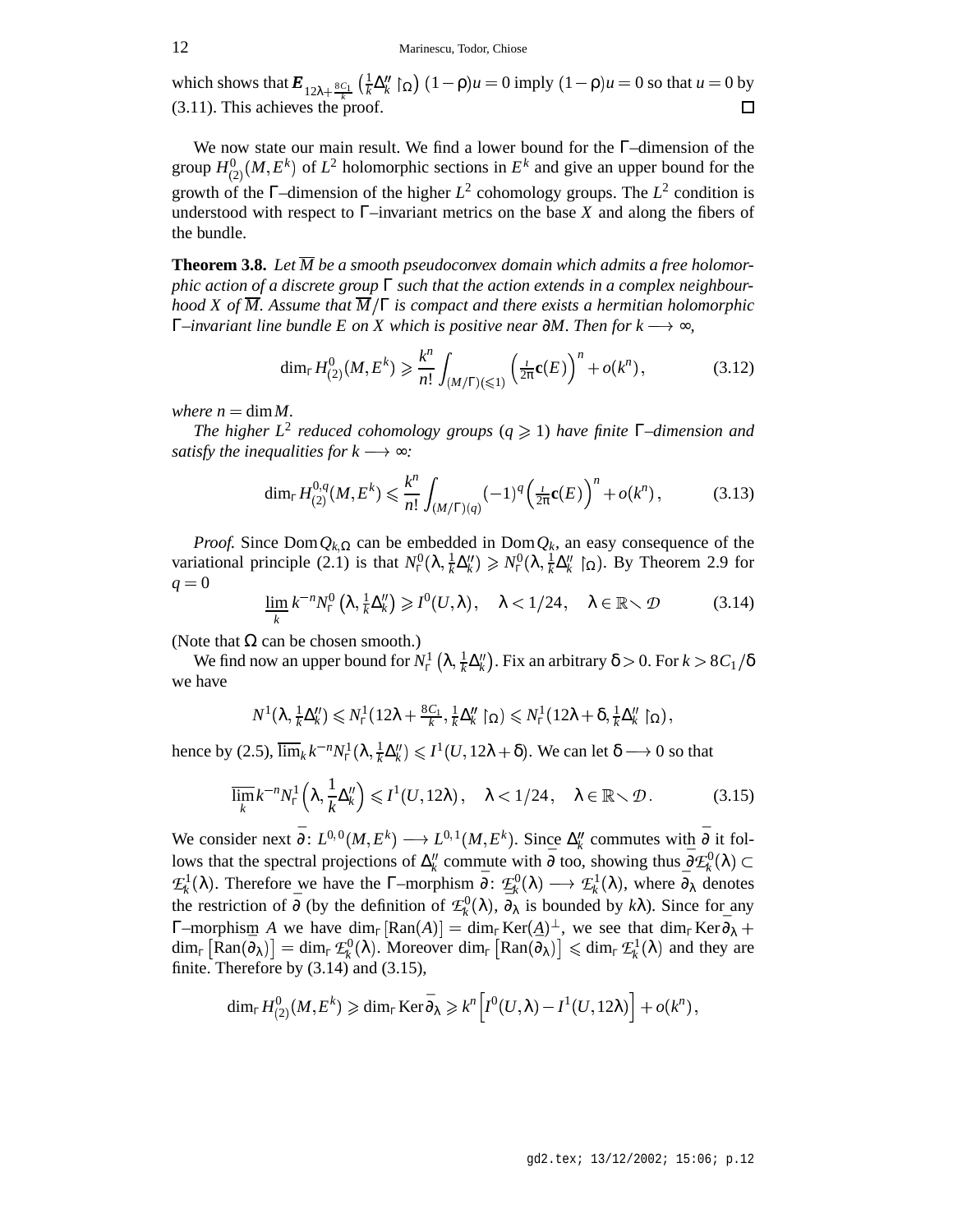for  $\lambda < 1/24$  and  $\lambda \in \mathbb{R} \setminus \mathcal{D}$ . We can now let  $\lambda$  go to zero through these values. The limits  $I^0(U,0)$  and  $I^1(U,0)$  are calculated in [7] (see (2.6)) and if we identify the fundamental domain *U* with  $\Omega/\Gamma$  we get

$$
\dim_{\mathbb{F}} H^0_{(2)}(M,E^k) \geqslant \frac{k^n}{n!} \int_{(\Omega/\Gamma)(\leqslant 1)} \left( \frac{1}{2\pi} \mathbf{c}(E) \right)^n + o(k^n) \, .
$$

Now we can let  $\Omega$  exhaust *M* and the desired formula (3.12) follows.

To prove (3.13) we remark that for  $\lambda \geq 0$ ,

$$
\dim_{\Gamma}\mathop{\rm Ker}\nolimits\left(\tfrac{1}{k}\Delta_k''\right)\cap L^{0,\,q}(M,E^k)\leqslant N_{\Gamma}^{q}\left(\lambda,\tfrac{1}{k}\Delta_k''\right)\,,
$$

and as in formula (3.15),

$$
\overline{\lim}_{k} k^{-n} \dim_{\Gamma} \text{Ker} \left( \frac{1}{k} \Delta_{k}'' \right) \cap L^{0, q}(M, E^{k}) \leqslant I^{q}(U, 12\lambda), \quad \lambda < 1/24, \quad \lambda \in \mathbb{R} \setminus \mathcal{D}.
$$

We invoke now the Hodge isomorphism  $(3.1)$ 

$$
\operatorname{Ker}\left(\tfrac{1}{k}\Delta_k''\right)\cap L^{0,\,q}(M,E^k)\cong H^{0,\,q}_{(2)}(M,E^k)\,,
$$

and let  $\lambda \longrightarrow 0$  through values  $\lambda \in \mathbb{R} \setminus \mathcal{D}$ . By (2.6) we get the inequality (3.13) for the domain of integration  $\Omega/\Gamma$  so we can let  $\Omega \longrightarrow M$ . The proof is thus complete.  $\Box$ 

**Corollary 3.9.** *In the conditions of Theorem 3.8 assume that*

$$
\int_{(M/\Gamma)(\leq 1)} \left(\frac{L}{2\pi} \mathbf{c}(E)\right)^n > 0. \tag{3.16}
$$

Then for large  $k$  the space  $H^0_{(2)}(M,E^k)$  is non–trivial. More precisely,

$$
\dim_{\mathbb{F}}H_{(2)}^{0}(M,E^{k})\gtrsim k^{n}\,.
$$

*Remarks.*

**(i)** Condition (3.16) may be seen as a very weak positivity condition. It means that the integral of the curvature over its positivity points exceeds the integral of the curvature over the points where the curvature is non–degenerate and has exactly one negative eigenvalue. So the curvature may have negative eigenvalues. The inequality (3.16) is certainly satisfied if the curvature is everywhere semipositive, to the effect that  $(M/\Gamma)(1) = \emptyset$ . Therefore the integral in (3.12) extends over all  $M/\Gamma$ . If *E* is everywhere positive this integal expresses the volume of  $M/\Gamma$  in the metric given by **.** 

**(ii)** Assume that *E* is positive everywhere on  $\overline{M}$ . Then (3.6) becomes

$$
||u||^2 \le 12Q_k(u, u), \quad k \gg 1, \quad q \ge 1. \tag{3.17}
$$

Thus  $\text{Ker }\Delta_k'' = 0$  and by Hodge isomorphism we obtain the asymptotic vanishing result

$$
H_{(2)}^{0,q}(M,E^k)=0\;\! ,\quad k\gg 1\;\! ,\quad q\geqslant 1\;\! .
$$

For  $\Gamma = \{Id\}$ , this is implicit in Takegoshi [25]. Moreover, (3.17) shows that  $\text{Ran}(\bar{\partial}) \cap$  $L^{0,q}(M, E^k)$  is closed for very large *k* and  $q \ge 1$ . Therefore, for any  $f \in L^{0,q}(M, E^k)$ ,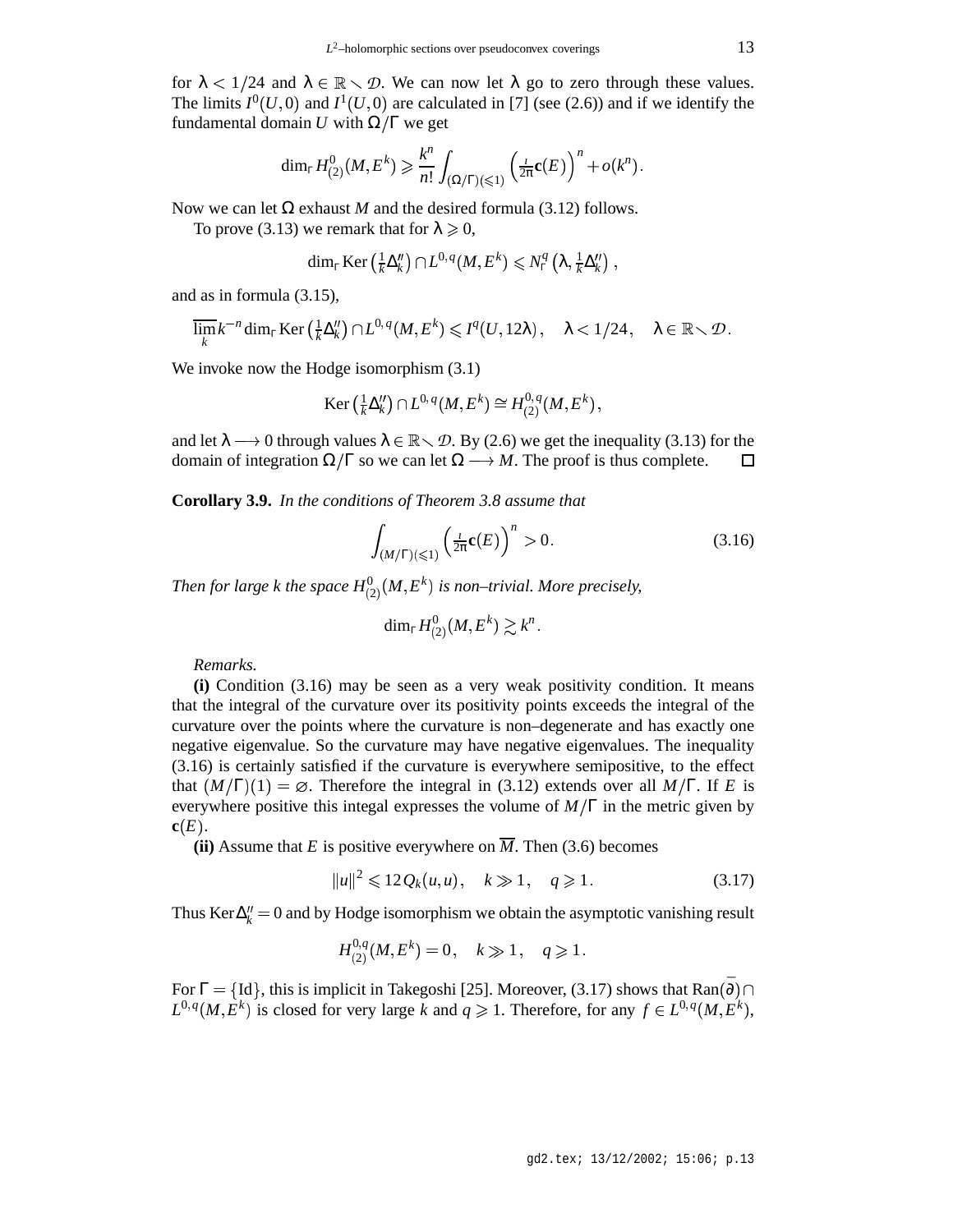*q*  $\geq$  1, *k*  $\gg$  1, with  $\bar{\partial}f = 0$ , there exists *u* ∈  $L^{0,q-1}(M, E^k)$  with  $\bar{\partial}u = f$ . By solving the ¯∂–equation with singular logarithmic weights we can show that the *L* <sup>2</sup> holomorphic sections of  $E^k$ ,  $k \gg 1$ , separate points of *M* and give local coordinates on *M* (see [13, Theorem 0.7] for the case when  $M/\Gamma$  is Stein).

**(iii)** The inequalities (3.12), (3.13) remain true if  $\partial M = \emptyset$ . This implies that  $M/\Gamma$ is a compact manifold and we have obtained estimates for the growth of the von Neumann dimension of the  $L^2$  cohomology analogous to the Morse inequalities of Demailly [7]. Note that since  $\partial M = \emptyset$  we need no positivity condition for *E* near the boundary. Corollary 3.9 holds true in this situation too. It can be seen as a generalization of a theorem of Napier [19] which shows that if *E* is positive then there are sufficiently many sections in  $E^k$  (more precisely, *M* is  $E^k$ –convex).

**(iv)** Let us explain briefly why it is necessary to work directly with incomplete metrics. Let *M* be a relatively compact pseudoconvex domain. If there exists a Kähler metric near ∂*M*, there exists a complete metric on *M* which is Kähler near ∂*M*. Indeed, if we denote with *d* a function which, near ∂*M*, equals the distance to ∂*M*, it is known [8, Principal Lemma], that the complex hessian  $\frac{\partial \overline{\partial} \chi}{\partial \overline{\partial}}$  of  $\chi = -\log(d)$  is uniformly bounded from below near  $\partial M$ . By adding ε∂ $\bar{\partial}\chi$ , (ε  $\ll$  1), to a Kähler metric we obtain the desired complete metric.

In order to apply the method from [26] we need to have an analogue of estimate  $(3.6)$ . But, on one hand, the boundedness from below of the eigenvalues of  $c(E)$  with respect to the complete metric just introduced can not be verified. On the other hand, if we want to get around this difficulty by introducing the weight  $exp(-\chi) = d$  along the fibers of  $E$ , we obtain, in degree 0, an  $L^2$  cohomology strictly larger as the one considered in this paper. Therefore, the results in [26] do not imply Theorem 3.8.

## **4. Weakly** 1**–complete manifolds**

In this section we apply the main Theorem 3.8 to the case of weakly 1–complete manifolds and strongly pseudoconvex domains. We consider coverings of pseudoconvex domains which appear as sublevel sets of a weakly 1–complete manifold *X* . We denote by  $\varphi: X \longrightarrow \mathbb{R}$  the smooth psh exhaustion function and  $X_c = \{\varphi < c\}$  for  $c \in \mathbb{R}$ . Let  $n = \text{dim} X$ .

**Theorem 4.1.** *Let X be a complex manifold which admits a free holomorphic action of a discrete group*  $\Gamma$  *such that*  $X/\Gamma = \overline{X}$  *is a weakly* 1–*complete non–compact manifold.* Let  $X_c = \pi^{-1}(\widetilde{X}_c)$  where  $\pi$  *is the covering map. Assume that E is a*  $\Gamma$ *-invariant hermitian holomorphic line bundle in a neighbourhood of*  $\overline{X}_c$  *and is positive near*  $\partial X_c$ *. Then,*

$$
\lim_{k\to\infty}k^{-n}\dim_{\Gamma} H_{(2)}^{0}(X_c,E^k)=\infty
$$

*where the L* 2 *condition is considred with respect to any* Γ*-invariant metrics on X<sup>c</sup> and*  $E\restriction_{\overline{X}_c}$ .

A similar result for the trivial covering and *E* an everywhere positive line bundle has been obtained by S. Takayama [24].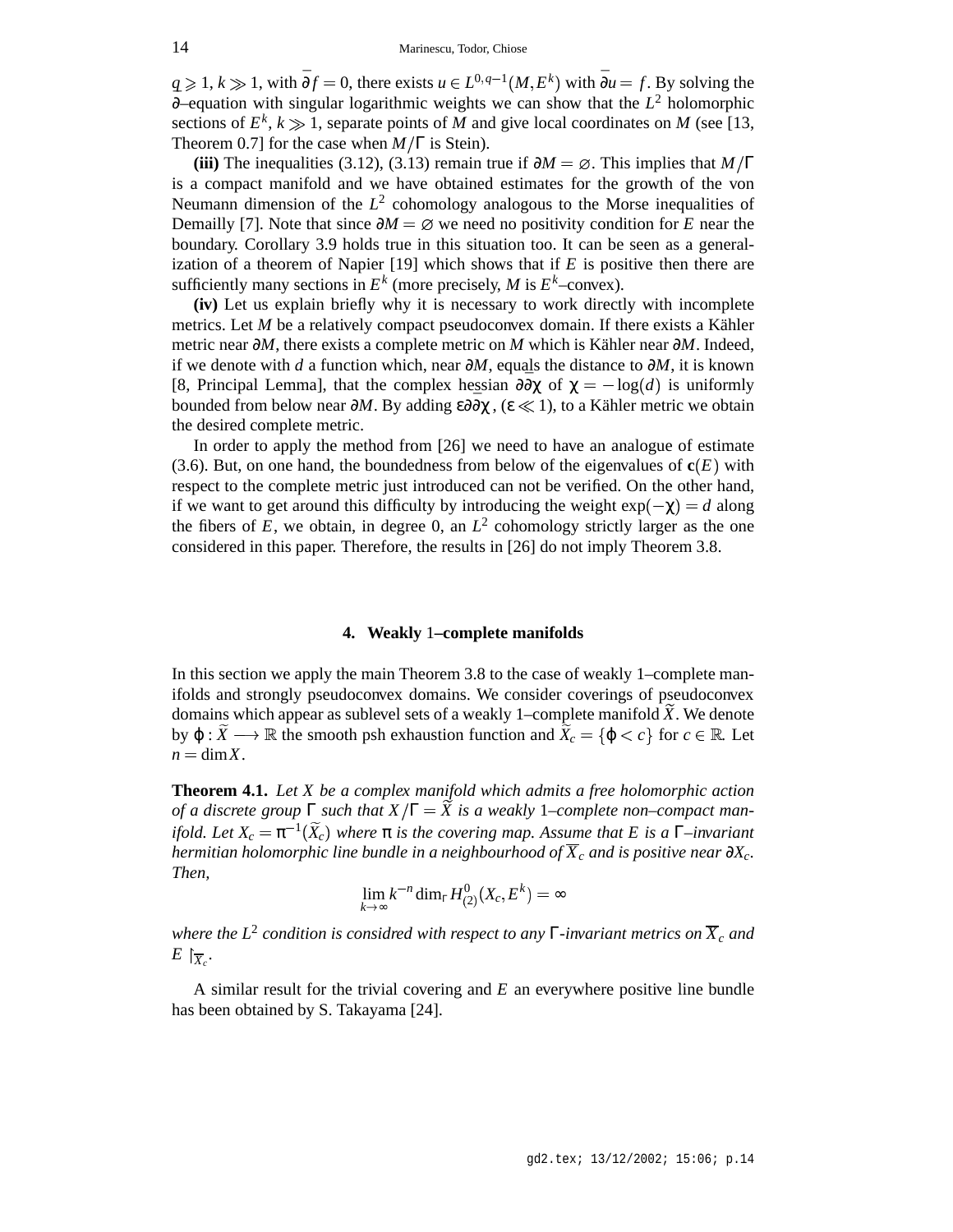*Proof.* Consider  $d > c$  such that *E* is defined on  $X_d = \pi^{-1}(\widetilde{X}_d)$ . We construct a metric of infinite volume on  $\widetilde{X}_d$  in the following way. Let  $\widetilde{h}$  be a metric on  $\widetilde{E} = E/\Gamma$  which has positive curvature on  $X_d \setminus X_{c-\varepsilon}$  where  $\varepsilon > 0$  is small enough (*h* is the push down of the given metric on *E*). Let  $\widetilde{\omega}$  be a metric on  $X_d$  which coincides with  $\iota$ **c**(*E*) on  $X_d \setminus X_{c-\varepsilon}$ . Let  $\chi: (-\infty, d) \longrightarrow \mathbb{R}$  be a convex increasing function such that  $\lim_{t \to c} \chi(t) = \infty$  (e.g.  $\chi(t) = (c - t)^{-2}$ ). Then  $\tilde{\omega}_0 = \tilde{\omega} + t \partial \bar{\partial} \chi(\varphi)$  is a metric of infinite volume if  $\chi$  increases very fast. We consider the new metric  $h_0 = h \exp(-\chi(\varphi))$  with curvature  $\iota \mathbf{c}(E, h_0) =$  $i$ **c**( $\widetilde{E}$ ) +  $i\partial\overline{\partial}\chi(\varphi) = \widetilde{\omega}_0$ . We take the pull–backs of the metrics  $\widetilde{\omega}_0$  and  $\widetilde{h}_0$  on  $X_d$  and denote them with  $\omega_0$  and  $h_0$ . We consider a pseudoconvex domain  $X_e = \pi^{-1} \widetilde{X}_e$  (*e* regular value of  $\varphi$ ,  $c < e < d$ ) and apply Theorem 3.8 for  $X_e$  and the metric  $h_0$ . In particular (3.12) becomes

$$
\varliminf_k k^{-n}\dim_{\mathbb{F}} H^0_{(2)}(X_e,E^k) \geqslant \tfrac{1}{n!}\int_{(\widetilde{X}_e)(\leqslant 1)}\left(\tfrac{1}{2\pi}\mathbf{c}(\widetilde{E},\widetilde{h}_0)\right)^n.
$$

The restriction morphism

$$
\Phi_k:H^0_{(2)}(X_e,E^k)\longrightarrow H^0_{(2)}(X_e,E^k)
$$

is clearly an injective  $\Gamma$ -morphism. Moreover the  $L^2$  condition in the latter space may be taken with respect to any  $\Gamma$ –invariant metrics in the neighbourhood of  $\overline{X}_c$ . Hence

$$
\underline{\lim_{k}} k^{-n} \dim_{\Gamma} H_{(2)}^{0}(X_c, E^k) \geq \frac{1}{n!} \int_{(\widetilde{X}_e)(\leq 1)} \left(\frac{1}{2\pi} \mathbf{c}(\widetilde{E}, \widetilde{h}_0)\right)^n.
$$
 (4.1)

We split the integral in  $(4.1)$  in two parts:

$$
\int_{(\widetilde{X}_e)(\leqslant 1)}\left(\tfrac{1}{2\pi}\mathbf{c}(\widetilde{E},\widetilde{h}_0\right)^n=\int_{(\widetilde{X}_e)(\leqslant 1)}\left(\tfrac{1}{2\pi}\mathbf{c}(\widetilde{E},\widetilde{h}_0)\right)^n+\int_{\widetilde{X}_e\backslash\widetilde{X}_c}\left(\tfrac{\widetilde{\omega}_0}{2\pi}\right)^n.
$$

The first integral is finite and may be negative. The second represents the volume of  $\widetilde{X}_e \setminus \widetilde{X}_c$  in the metric  $\widetilde{\omega}_0$ . Since  $\widetilde{\omega}_0$  has infinite volume on  $\widetilde{X}_d$  the second term goes to infinity as  $e \rightarrow d$ . Therefore by letting  $e \rightarrow d$  in (4.1) we obtain the desired result.  $\Box$ 

*Remarks.*

**(i)** We can actually prove more. Namely, for each *k* there exists a sequence of Γ– invariant spaces  $L_k \subset H^0_{(2)}(X_c,E^k) \cap C^{0,0}(\overline X_c,E^k)$  such that

$$
k^{-n}\dim_{\Gamma}[L_k] \longrightarrow \infty.
$$

This follows from a variant of the main Theorem 3.8 for complete hermitian manifolds proved in [26]. Indeed, the metric  $\omega_0$  is complete on  $X_d$  and  $c(E, h_0) = \omega_0$  at least outside  $X_c$ . Then, by [26], for the  $L^2$  cohomology with respect to  $\omega_0$  and  $h_0$  we have  $\lim_k k^{-n} \dim_{\Gamma} H_{(2)}^0(X_d, E^k) = \infty$  since the volume of  $\widetilde{X}_d$  is infinite. The range  $L_k$  of the injective  $\Gamma$ -morphism  $H^0_{(2)}(X_d, E^k) \longrightarrow H^0_{(2)}(X_c, E^k)$  is contained in  $C^{0,0}(\overline{X}_c, E^k)$  and  $[L_k]$  has the same von Neumann dimension as  $H^0_{(2)}(X_d, E^k)$ .

(ii) Using (3.13) we obtain for  $q \ge 1$  and  $k \ge 1$ :

$$
\dim_{\Gamma} H_{(2)}^{0,q}(X_c, E^k) \leq \frac{k^n}{n!} \int_{(X_c/\Gamma)(q)} (-1)^q \left(\frac{1}{2\pi} \mathbf{c}(E)\right)^n + o(k^n). \tag{4.2}
$$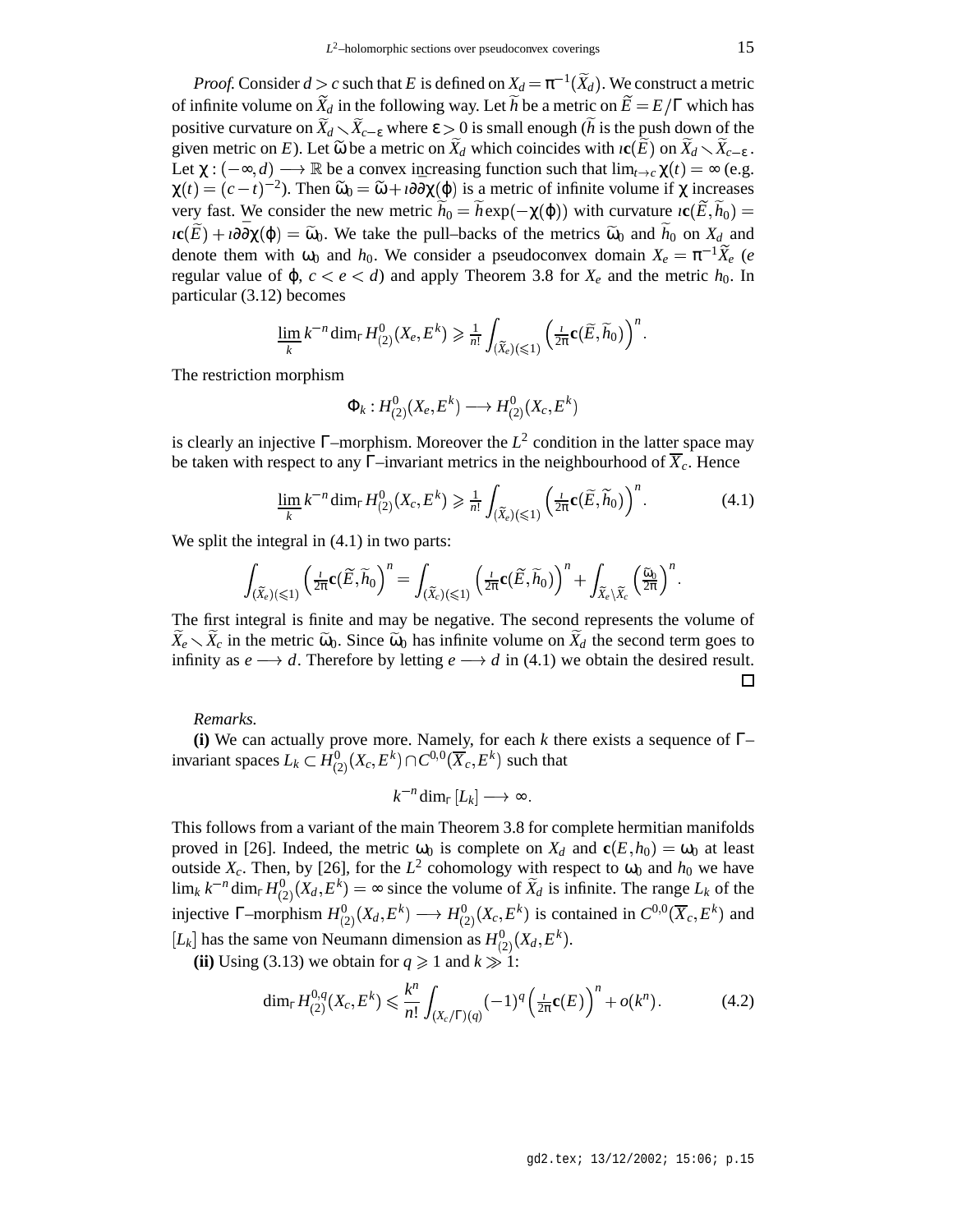Let us examine (4.2) for the case  $\Gamma = \{Id\}$ . Then by the representation theorem of Takegoshi ([25], Theorem 6.2)  $H_{(2)}^{0,q}(X_c, E^k) \cong H^q(X_c, O(E^k))$  for  $q \geq 1$  and  $k \gg 1$ . We obtain thus that the growth of the dimension of the analytic sheaf cohomology  $\dim H^q(X_c, O(E^k))$  is at most polynomial in  $k^n$ . This was proved in [17] using the  $\overline{\partial}$ operator theory without boundary conditions as an answer to a question of Ohsawa [20].

We show next how we can recover some results from Gromov–Henkin–Shubin [13]. As before we consider a complex manifold *X* with a free action of a discrete group  $\Gamma$  and a  $\Gamma$ –invariant domain  $\overline{M}$ .

**Proposition 4.2** ([13]). Assume that  $\overline{M}$  is a strongly pseudoconvex domain such that  $\overline{M}/\Gamma$  *is compact. Then*  $\dim_{\Gamma}\left[H^0_{(2)}(M)\cap C^{0,0}(\overline{M})\right]=\infty$ *. Moreover*  $\dim_{\Gamma}H^{0,q}_{(2)}(M)<\infty$ *for*  $q \ge 1$ *.* 

*Proof.* Since  $\widetilde{M} = M/\Gamma$  is a compact strongly pseudoconvex domain in  $X/\Gamma$  we may take a defining function  $\tilde{\varphi}$  for  $\tilde{M}$  such that  $\tilde{M} = {\tilde{\varphi} < 0}$  and  $\partial \bar{\partial} \tilde{\varphi}$  is positive definite near  $\partial M$ . This follows immediately from the definition by composition of a defining function as in definition with an increasing convex function (e.g.  $t \mapsto \exp(At) - 1$ for large  $A > 0$ ). Consider  $\varepsilon > 0$  sufficiently small such that  $M_{\varepsilon} = {\tilde{\varphi} < \varepsilon}$  is also strongly pseudoconvex. Let  $\chi : \mathbb{R} \longrightarrow \mathbb{R}$  be a function such that  $\chi(t) = 0$  for  $t \le 0$ and  $\chi'(t) > 0$ ,  $\chi''(t) > 0$  for  $t > 0$ . Then by replacing  $\tilde{\varphi}$  with  $\chi(\tilde{\varphi})$  we can assume that  $\partial \overline{\partial} \widetilde{\varphi} \geq 0$  everywhere and  $\partial \overline{\partial} \widetilde{\varphi} > 0$  near  $\partial M_{\varepsilon}$ . Let  $\varphi$  be the pull–back of  $\widetilde{\varphi}$  to *X* and let  $M_{\varepsilon}$  the pre–image of  $\tilde{M}_{\varepsilon}$  by the covering map.  $M_{\varepsilon}$  is a pseudoconvex domain and the trivial bundle  $E = X \times \mathbb{C}$  endowed with the metric  $exp(-\varphi)$  is semipositive and positive near ∂*M*ε. By Theorem 3.8,

$$
\dim_{\Gamma} H_{(2)}^0(M_{\varepsilon}, E^k) \geqslant \frac{k^n}{n!} \int_{\widetilde{M}_{\varepsilon}} \left( \frac{t}{2\pi} \partial \overline{\partial} \widetilde{\varphi} \right)^n + o(k^n) \,, \tag{4.3}
$$

for  $k \rightarrow \infty$ . Since

$$
H^0_{(2)}(M_{\varepsilon},E^k)=\left\{f:M_{\varepsilon}\longrightarrow\mathbb{C}:\,\int_{M_{\varepsilon}}|f|^2\exp(-k\phi)<\infty\right\}
$$

and  $\varphi < \varepsilon$  on  $M_{\varepsilon}$  we see that  $H^0_{(2)}(M_{\varepsilon}, E^k) \subset H^0_{(2)}(M_{\varepsilon})$  for any *k*. By (4.3),

$$
\dim_{\mathbb{F}} H_{(2)}^{0}(M_{\varepsilon}) \geqslant C \hspace{0.5pt} k^n + o(k^n)
$$

for some  $C > 0$ . By letting  $k \longrightarrow \infty$  we obtain  $\dim_{\Gamma} H_{(2)}^{0}(M_{\epsilon}) = \infty$ . We take *L* to be the range of the injective  $\Gamma$ -morphism of restriction  $H^0_{(2)}(M_{\epsilon}) \longrightarrow H^0_{(2)}(M)$ . Then  $L \subset$  $C^{0,0}(\overline{M})$  and dim<sub>Γ</sub>[*L*] =  $\infty$  as claimed.

To prove the finiteness of the  $\Gamma$ –dimension for  $q \geq 1$  we use the finiteness statement in Theorem 3.8. By this result we know that  $\dim_{\Gamma} H_{(2)}^{0,q}(M, E^k) < \infty$  for sufficiently large *k*. We fix such a *k*. The sections with  $L^{0,\bullet}(M, E^k)$  are forms with coefficients in the weighted  $L^2$  space  $L^2(M, \exp(-k\varphi))$ . Since  $|\varphi|$  is bounded on *M* we see that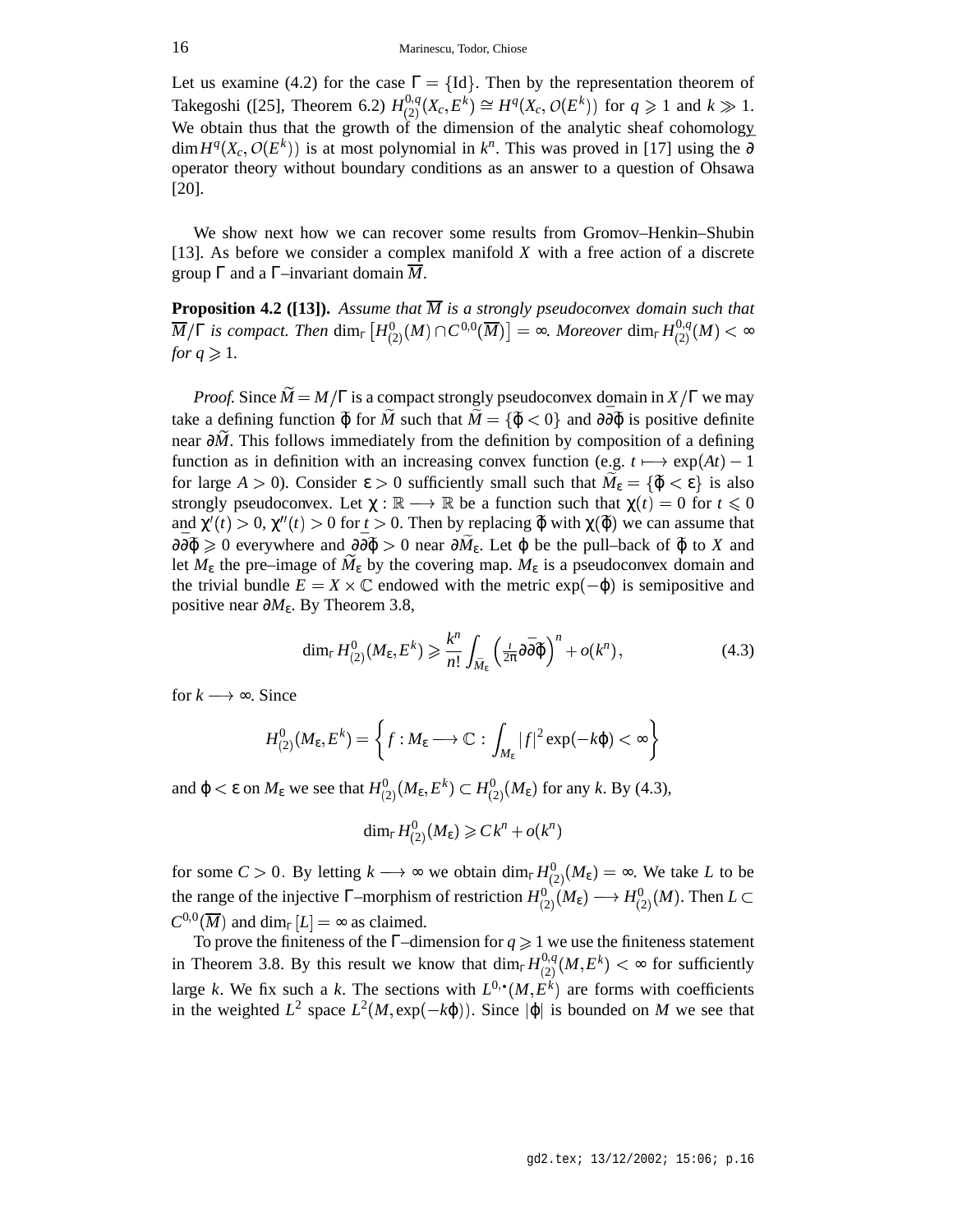$L^{0,\bullet}(M,E^k)=L^{0,q}(M)$  as sets and the two norms are equivalent. Hence  $H^{0,q}_{(2)}(M,E^k)\cong L^{0,q}(M,E^k)$  $H_{(2)}^{0,q}(M).$  $\Box$ 

Proposition 4.2 recovers a part of [13, Theorems 0.1–2], where it is moreover proved that any point of  $\partial M$  is a peak point for  $H^0_{(2)}(M) \cap C^{0,0}(\overline{M})$ . In [13, Theorem 0.3], it is proved that for any integer  $N > 0$  there exists a  $\Gamma$ –invariant subspace  $L \subset H_{(2)}^{0}(M) \cap C^{0,0}(\overline{M})$  such that  $\dim_{\Gamma}[L] = N$ . See also Remark (i) above.

**Proposition 4.3 ([13]).** *Let M be a pseudoconvex domain with holomorphic action of a discrete group* Γ *on a complex neighbourhood X of M such that M is invariant and M* Γ *is compact. Suppose that in a* Γ*–invariant neighbourhood of* ∂*M there exists a* Γ*– invariant smooth strictly psh function*  $\varphi$ *. Then*  $\dim_{\Gamma} H_{(2)}^{0}(M) = \infty$  and  $\dim_{\Gamma} H_{(2)}^{0,q}(M) < \infty$  $≈ for q ≥ 1.$ 

*Proof.* Suppose that  $M = \{ \rho < 0 \}$ , for a smooth invariant function  $\rho$ . Choose  $\varepsilon > 0$ such that  $\varphi$  is strictly psh on  $\{-\varepsilon < \varphi < \varepsilon\}$ . Let  $\chi : \mathbb{R} \longrightarrow \mathbb{R}$  be a function such that  $\chi(t) = 0$  for  $t \le -\varepsilon$  and  $\chi'(t) > 0$ ,  $\chi''(t) > 0$  for  $t > -\varepsilon$ . Then  $\chi(\varphi)$  is a  $\Gamma$ -invariant psh function which is strictly psh near  $\partial M$ . Therefore the trivial bundle  $E = X \times \mathbb{C}$  endowed with the metric  $exp(-\chi(\varphi))$  is semipositive and positive near  $\partial M$ . The conclusion of the Proposition follow now from Theorem 3.8 as in the preceding proof. П

Proposition 4.3 recovers a part of [13, Theorems 0.5–6], where  $\varphi$  is allowed to be non–smooth and it is moreover proved that any point of strong pseudoconvexity in ∂*M* is a peak point for  $H^0_{(2)}(M)\cap C^{0,0}(\overline{M}).$ 

*Remark.* The results in Sections 3 and 4 are still valid if we replace  $E^k$  with  $E^k \otimes F$ where  $F$  is a  $\Gamma$ -invariant hermitian holomorphic vector bundle defined on the neighbourhood of  $\overline{M}$ . Therefore we can replace in these sections the  $L^2$ -cohomology for  $(0, q)$ –forms with the  $L^2$  cohomology for  $(p, q)$ –forms.

### **Acknowledgements**

We express our hearty thanks to our Professor V. Iftimie and Professors M. Shubin and G. Henkin for sending us the preprint of [13] and for very useful discussions. Special thanks are due to the referee, whose careful reading and suggestions lead to the improvement of the paper.

#### **References**

- [1] Atiyah M. F.: Elliptic operators, discrete groups and von Neumann algebras, *Astérisque* **32–33**, 3–72, 1976.
- [2] Andreotti A., Vesentini E.: Carleman estimates for the Laplace-Beltrami equation on complex manifolds, *Inst. Hautes Etudes Sci. Publ. Math.* **25**, 81–130, 1965.
- [3] Berndtsson, B.: An eigenvalue estimate for the ∂–laplacian, Preprint, 2001.